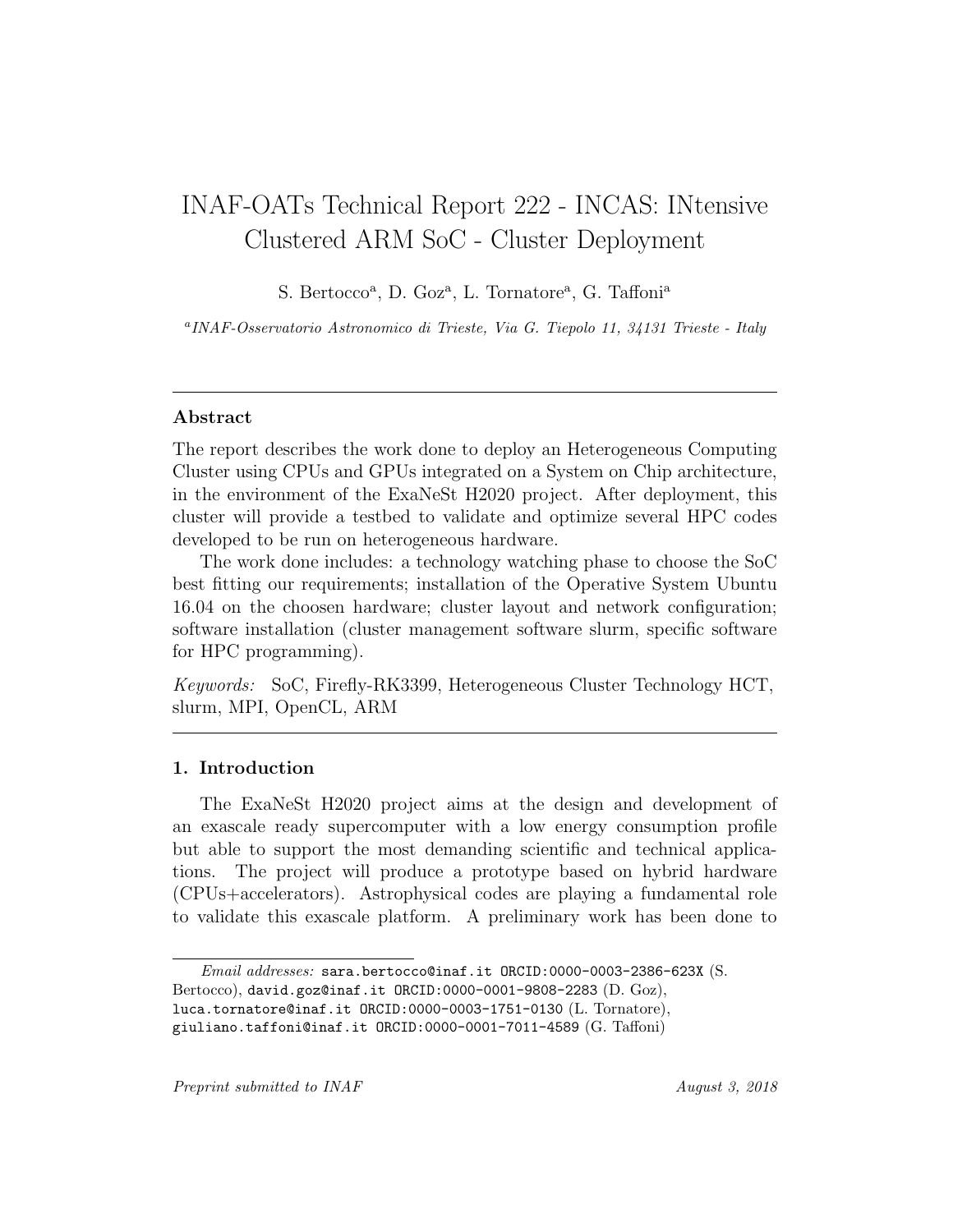port on the heterogeneous platform a state-of-the-art N-body code (called ExaHiGPUs) [\[4\]](#page-25-0). The urgency to test step by step the code porting before the release of the final hardware prototype, pushed the need to have a test platform. With this goal in mind, we deployed a minimal heterogeneous computing cluster using multiple processor types (CPUs and GPUs [\[5\]](#page-25-1)) including three nodes: a manager and two computational nodes. The manager, which is also the log-in node, consists of rescued hardware and hosts some utility software, the shared storage areas and the cluster management software slurm server. The two computational nodes, based on Firefly-RK3399 Single Board Computers, host the cluster management software slurm client, a C++ development compiler and debugger and some utility softwares. In this report we describe in section [2](#page-1-0) the preliminary technological watching phase and the reasons to choose the Firefly-RK3399 Single Board Computer as support for the computational nodes; in section [3](#page-2-0) the cluster layout and single nodes hardware characteristics; in section [4](#page-3-0) the Operating System Ububtu 16.04 LTS installation on Firefly-RK3399 board; in section [5](#page-7-0) the network configuration; in section [6](#page-10-0) the steps to install specific development and debugging tools optimized for HPC software production; in sections [7](#page-12-0) the SLURM cluster management software installation and configuration.

#### <span id="page-1-0"></span>2. Technological watching and the state of the art

The main requirement is to have hybrid hardware (CPUs+accelerators) as platform to perform parallel computing and to test a state-of-the-art astrophysical N-body code (called ExaHiGPUs) [\[4\]](#page-25-0). Secondly, low cost, and high power efficiency performance are appreciated.

Raspberry Pi based HPC clusters deployment and test are widely enough well documented, e.g. [\[2\]](#page-25-2) and [\[3\]](#page-25-3). The Raspberry Pi is a series of small single-board computers developed in the United Kingdom by the Raspberry Pi Foundation to promote the teaching of basic computer science in schools and in developing countries. The boards are low cost, well-featured, easily available and all models feature a Broadcom system on a chip (SoC) with an integrated ARM compatible central processing unit (CPU) and on-chip graphics processing unit (GPU). These are very interesting hardware: processor speed ranges from 700 MHz to 1.4 GHz for the Pi 3 Model B+ and on-board memory ranges from 256 MB to 1 GB RAM. Secure Digital (SD) cards are used to store the operating system and program memory in either SDHC or MicroSDHC sizes. The boards have one to four USB ports. For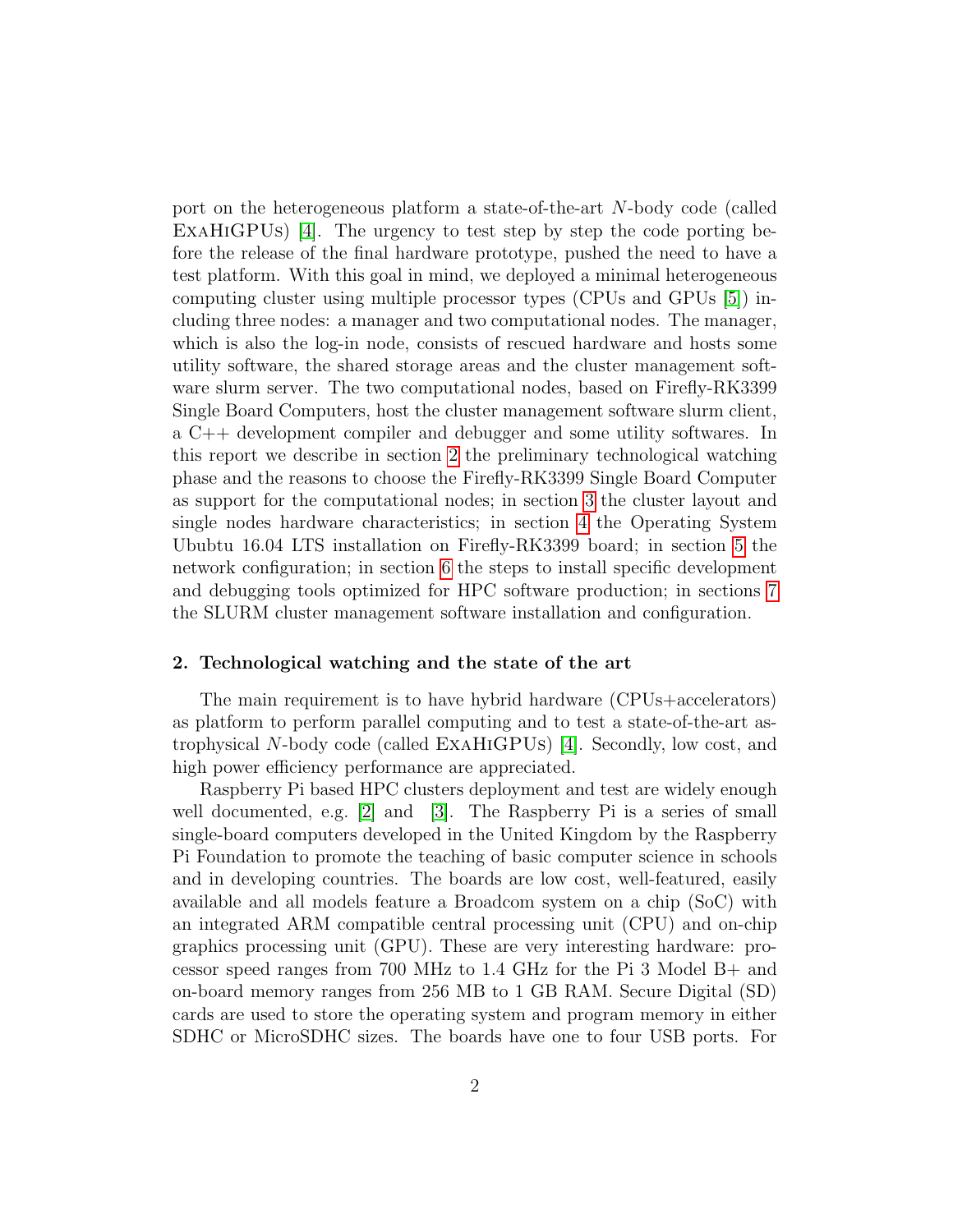video output, HDMI and composite video are supported, with a standard 3.5 mm phono jack for audio output. Lower-level output is provided by a number of GPIO pins which support common protocols like  $I<sup>2</sup>C$ . The B-models have an 8P8C Ethernet port and the Pi 3 and Pi Zero W have on-board Wi-Fi 802.11n and Bluetooth. Unfortunately Raspberry Pi lacks in computing power and its slow 100 Mbps networking significantly limits such clusters to parallel computational tasks that require high inter-node data communications relative to task run [\[3\]](#page-25-3). This makes it difficult to run computational intensive software on it.

A study of current market available technology brought us to choose Firefly-RK3399 as single board computer to install our nodes. It is a six-core 64-bit High-Performance Platform, 4GB DDR3, and on-board eMMC with 32GB storage, powered by the ARM Mali T-860 GPU. The reasons to choose it are:

- the heterogeneous hardware: dual 2.0GHz CPU clusters, one cluster houses two Cortex-A72 high-performance cores and another cluster contains four Cortex-A53 cores and a 4K capable Quad-Core ARM Mali-T864 GPU;
- the 4GB DDR3 RAM which is a minimum requirement to run our software;
- the on-board gigabit ethernet.

#### <span id="page-2-0"></span>3. Cluster layout and hardware datasheets

Our use case was to deploy a cluster based on heterogeneous hardware (CPU+GPU) to validate the parallel implementation of the N-body code on such kind of platform. Chosen the hardware for the computation nodes, we decided to deploy a minimal cluster with only two computational nodes, since this will be enough to perform some simple test to proof the suitability of the hardware and software layout for our requirements, and, at the same time, to minimize the economical effort.

Figure [1](#page-3-1) shows the cluster components layout and the network connections. The three computers, the master node and the two computation nodes, are connected through a switch in a local area network. The master node has two network cards, one cabled and configured to connect to the wide area network (WAN) and another one connected to the switch and configured to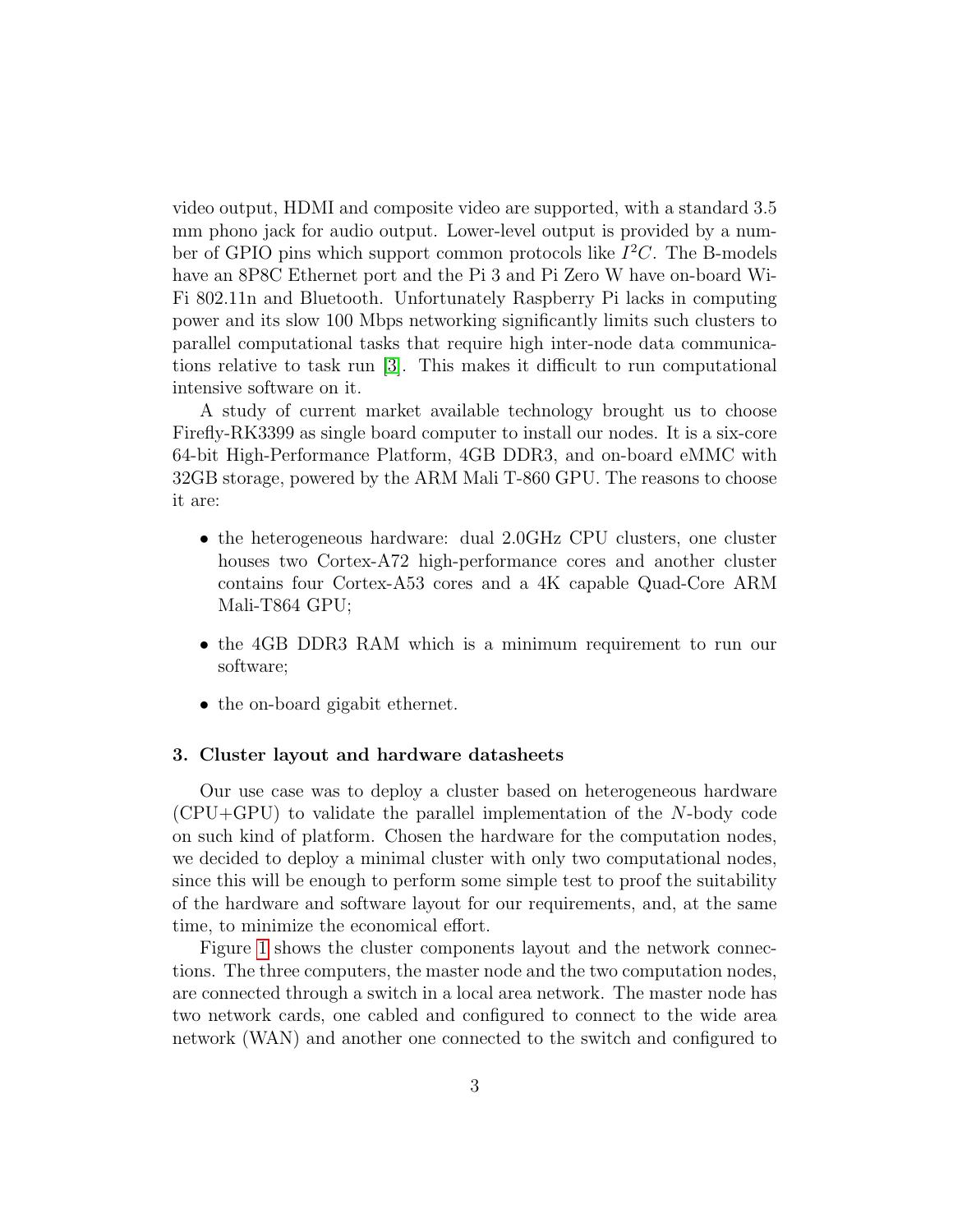link in a local area network (LAN). This way, the master node, suitably configured as described in section [5,](#page-7-0) will be also a gate between the LAN and the WAN.



<span id="page-3-1"></span>Figure 1: Cluster components, layout and networking

The tables [1](#page-4-0) and [2](#page-4-1) show the main technical features of the cluster components and the Operating System installed. Firefly-RK3399 is provided with a dual boot system, Android and Ubuntu. Because our software is built on Linux, we decided to install Ubuntu 16.04 LTS as Operative System in all the nodes. This way, we have all the cluster components homogeneous from the Operating System point of view.

# <span id="page-3-0"></span>4. Operating System Ububtu 16.04 LTS installation on Firefly-RK3399 board

The Operating System installation on Firefly-RK3399 single board computer deserves a dedicated section because the on-line available documen-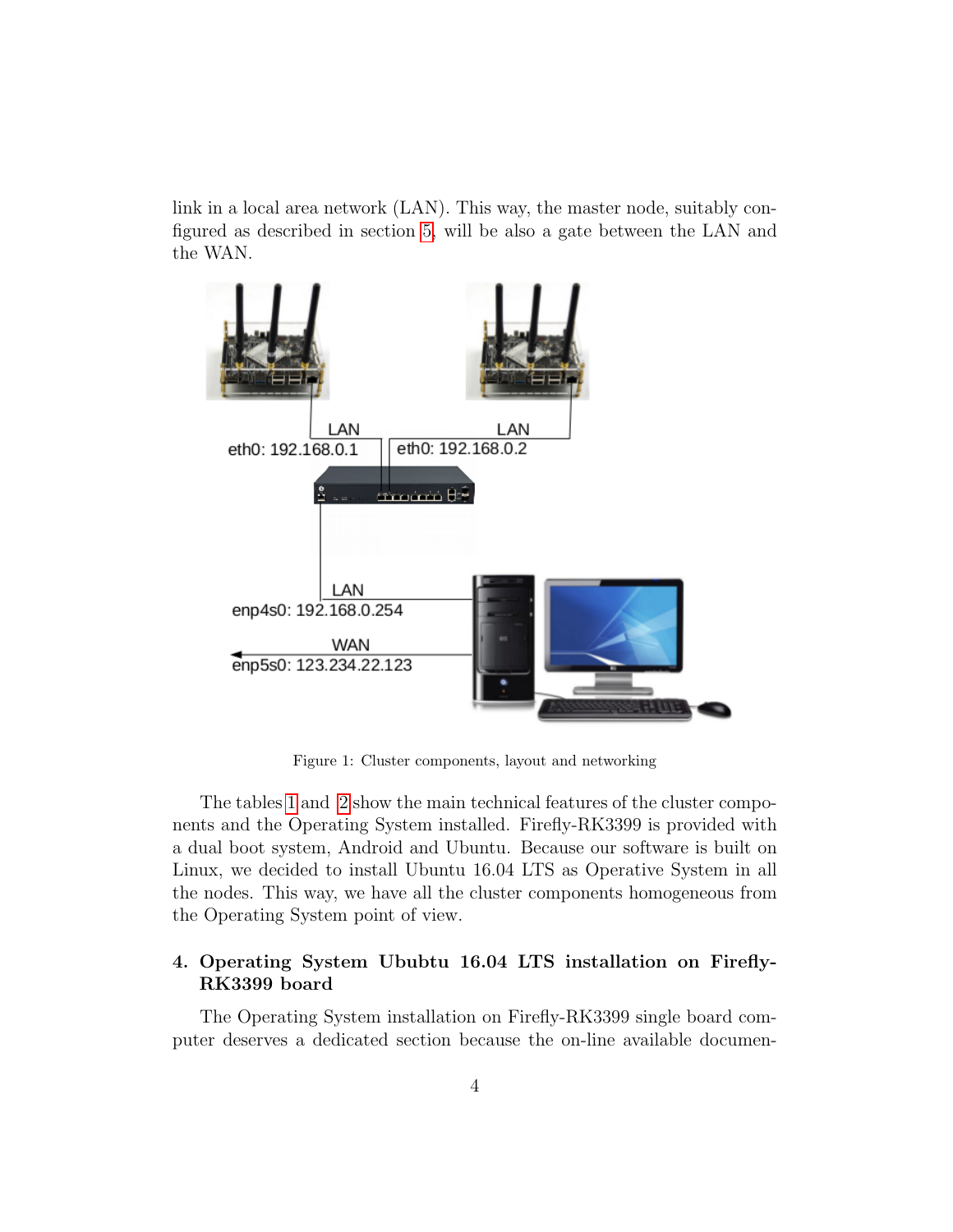| Master node datasheet   |                                                           |  |
|-------------------------|-----------------------------------------------------------|--|
| Motherboard             | Foxconn 2ABF                                              |  |
| <b>CPU</b>              | Intel(R) Core(TM) i3-3220 CPU $@$ 3.30GHz                 |  |
|                         | 64 bits                                                   |  |
| Ram memory              | $4+4GB$ DIMM DDR3 Synchronous 1600 MHz $(0,6 \text{ ns})$ |  |
| Network                 | 2xGigabit Ethernet network devices                        |  |
| <b>Operating System</b> | Ubuntu 16.04.4 LTS                                        |  |

<span id="page-4-0"></span>Table 1: The main hardware characteristics of our master node.

| Computation nodes datasheet |                                                 |  |
|-----------------------------|-------------------------------------------------|--|
| Soc                         | Rockchip RK3399 (28nm HKMG Process)             |  |
| <b>CPU</b>                  | Six-Core ARM 64-bit processor                   |  |
|                             | (Dual-Core Cortex-A72 and Quad-Core Cortex-A53) |  |
| GPU                         | ARM Mali-T860 MP4 Quad-Core GPU                 |  |
| Ram memory                  | 4GB Dual-Channel DDR3                           |  |
| Network                     | 1000Mbps Ethernet                               |  |
| Power                       | $DC12V - 2A$ (per node)                         |  |
| Operating System            | Ubuntu 16.04.2 LTS                              |  |

<span id="page-4-1"></span>Table 2: The main hardware characteristics of our computational nodes.

tation is very poor and the promised dual boot was not correctly working on the newly purchased hardware. Although instructions on how to boot from SD Card are available, we found easier to install Ubuntu flashing the Rockchip provided image on the on board eMMC following the steps below:

- Choose a machine to be used as installation server: in our case we used the master node, already equipped with Ubuntu 16.04 LTS;
- Download the upgrade tool provided by Rockchip: by the github site (providing the current version)

https://github.com/rockchip-linux/tools/tree/master/ \\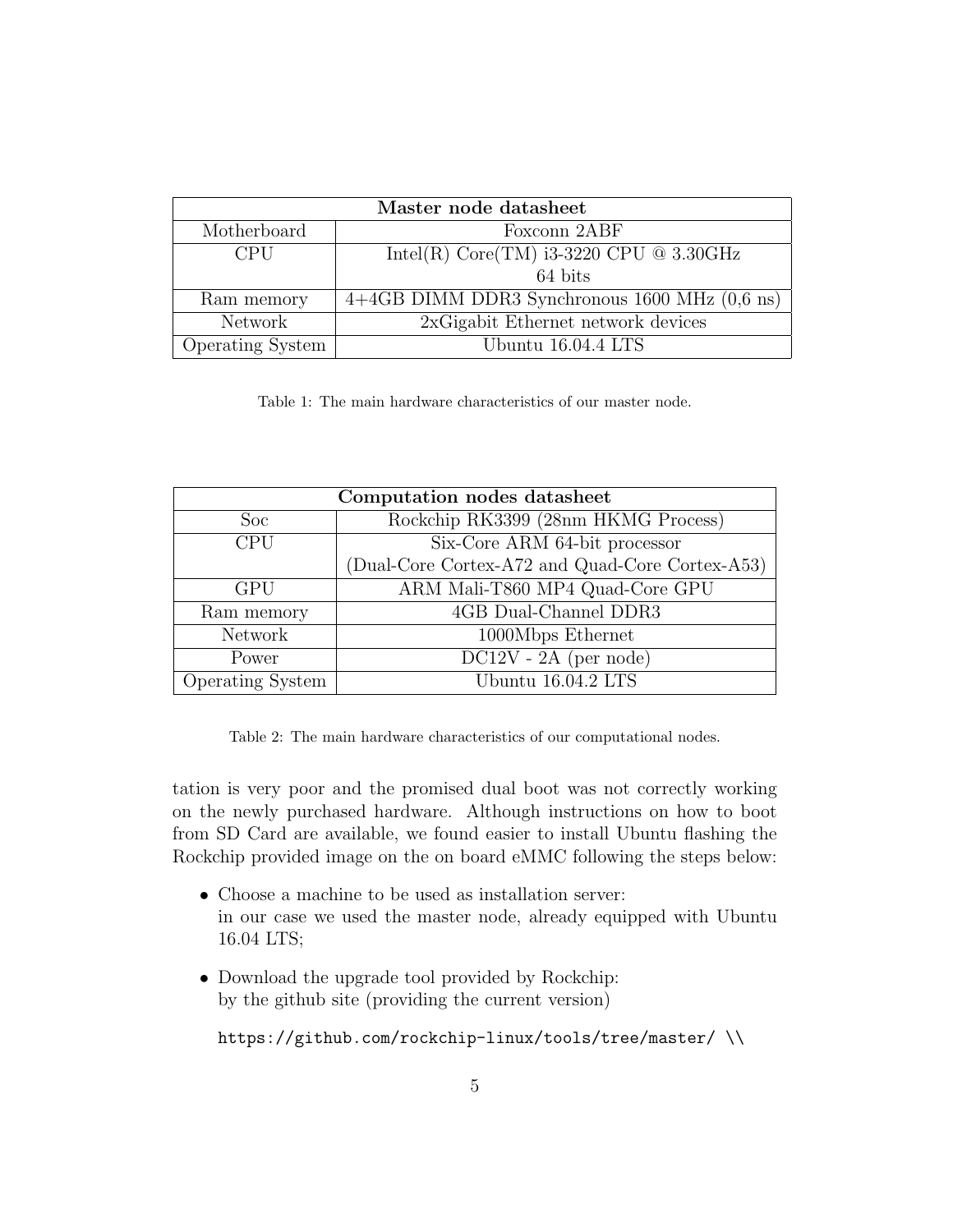## linux/Linux\_Upgrade\_Tool

or by the web page (providing the last stable version)

```
http://en.t-firefly.com/doc/download/index/id/3.html
```
We choosed the web page download: on the web page, click on the link "Firmware Upgrade Tool" to download the current stable version of Linux Upgrade Tool .zip file and install it.

• Download the Ubuntu image provided by Rockchip: go to the web page

```
http://en.t-firefly.com/doc/download/index/id/3.html
```
and click on the link "Ubuntu 16.04 image" to download the current stable image.

- Enter the Firefly RX3399 board in recovery mode:
	- connect the board with the installation server through a usb type-C cable;
	- swich-on the board keeping pushed the recovery button shown in figure [2.](#page-6-0)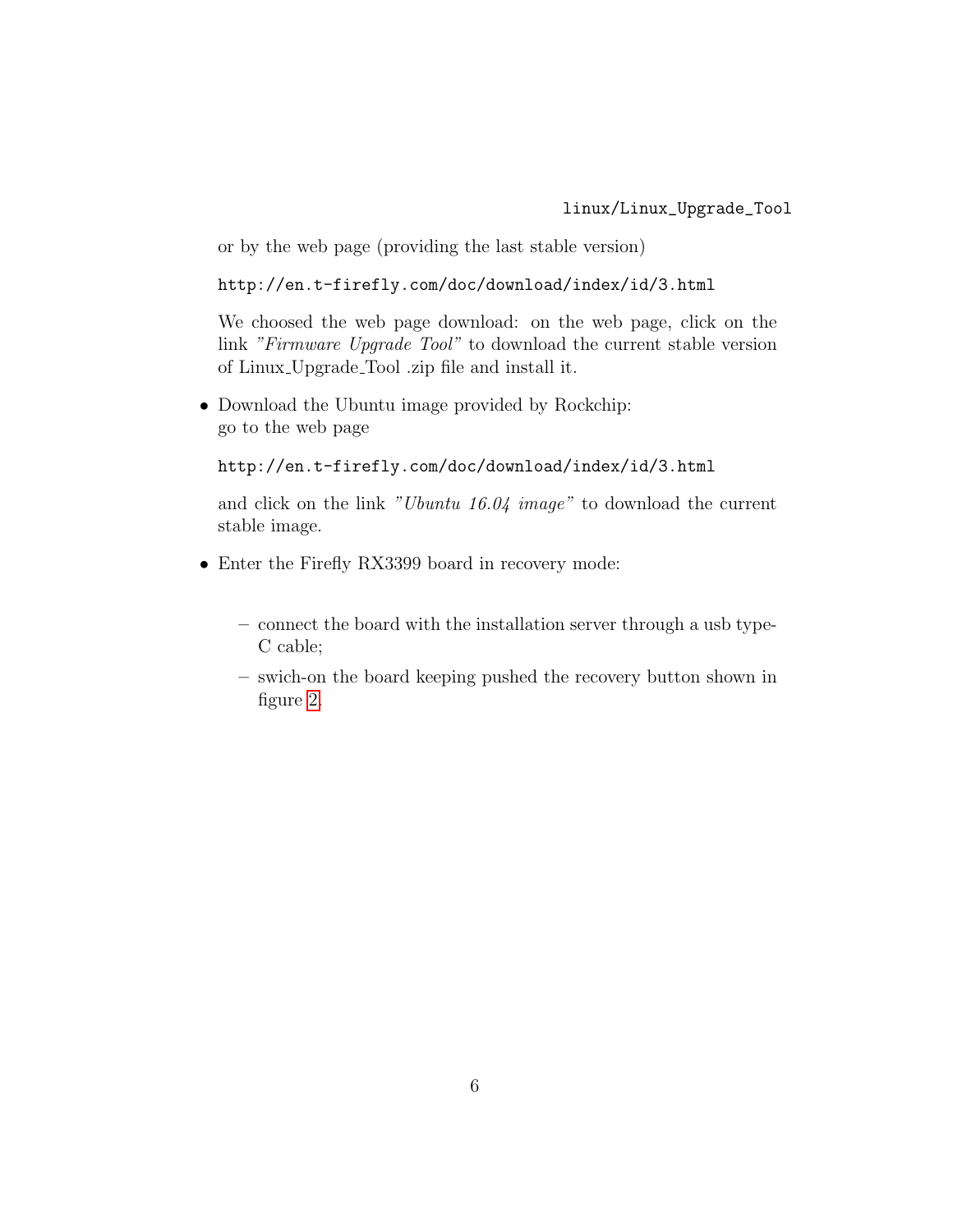

Figure 2: Zoom of the "recovery button" placement in the board

<span id="page-6-0"></span>• Flash the Ubuntu image using the command:

```
sudo ./upgrade_tool uf ../Firefly-RK3399-ubuntu16.04-20180416112819.img
```
At this point the OS is installed and up and the default user to access the system is:

```
username: firefly
password: firefly
```
To ensure better performances of the computation nodes, we switched off the X Window Manager. To ensure this situation will be maintained on the next boot, we used the command:

```
sudo systemctl set-default multi-user.target
```
If needed, to return to default booting into X, it can be used: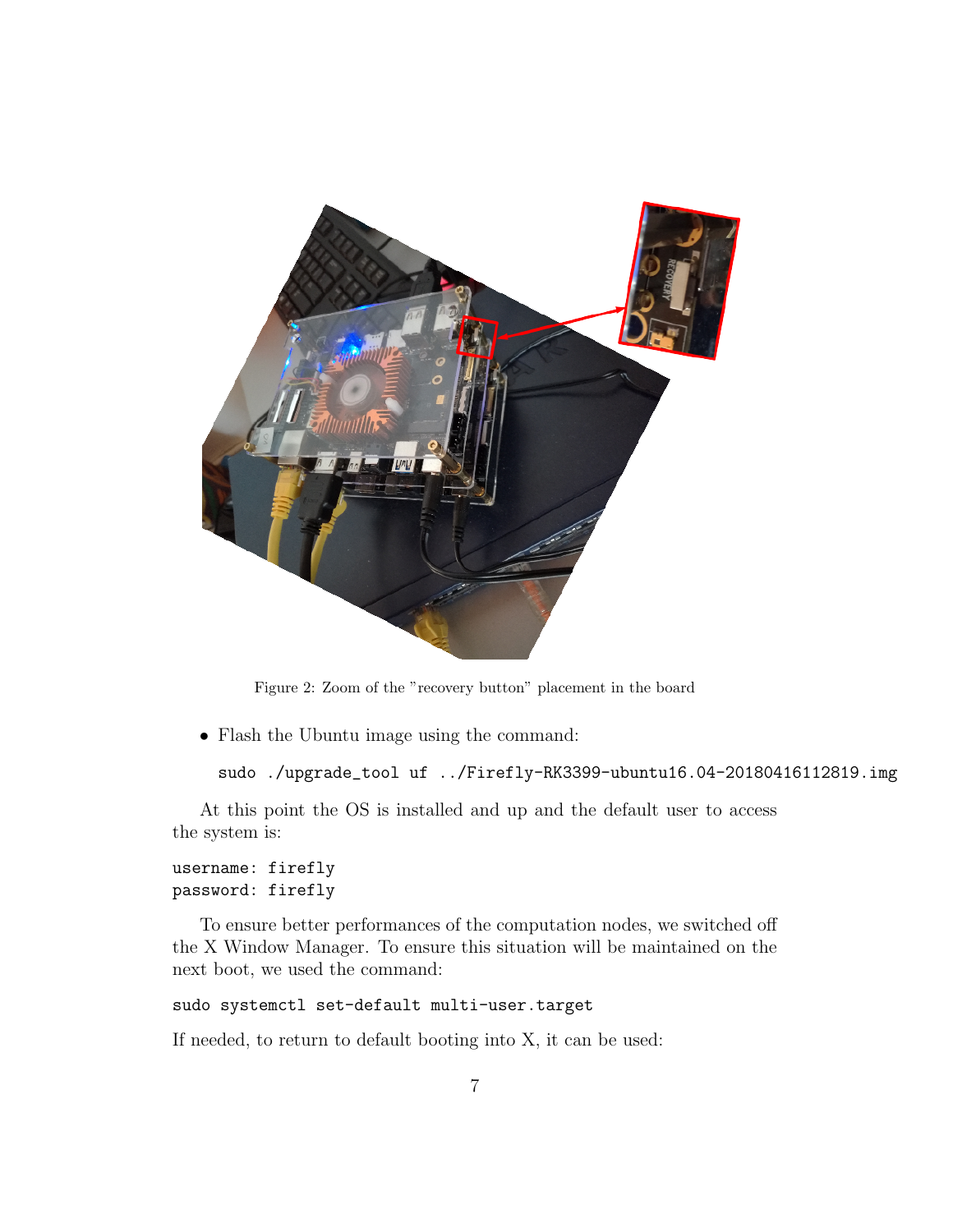sudo systemctl set-default graphical.target

To see the current default target:

sudo systemctl get-default

#### <span id="page-7-0"></span>5. Network configuration

The network layout is displayed in figure [1.](#page-3-1) It is a private network connecting the master node and the computational nodes. The master node has two network cards, one connected to the LAN in order to link it to the computational nodes and another one connected to the wide area network, through which the cluster can be reached by outside the LAN.

The master public host-name and IP addresses are configured in the OATs-INAF institutional DNS and DHCP.

In the LAN there is neither a DNS nor a DHCP. Having only three nodes, the host names and IP addresses of all the cluster nodes are configured in  $\setminus etc \setminus hostname$  and  $\setminus etc \setminus hosts$  respectively.

The master node is set up as a router: the 2-network interface cards (NIC) are enp4s8 (LAN) and enp5s8 (WAN). NAT (Network Address Translation) is enabled on the WAN-NIC enp5s8. Details are in section [5.2.](#page-8-0) The cluster computation nodes can reach external (WAN) hosts by name because a DNS host is configured  $5.3$ .

## 5.1. Host names, domain and cluster host name resolution

An example of the nodes network configuration files is below. Note that a domain cluster.local is defined for the LAN.

• Node name set up:

```
# sudo vi /etc/hostname
node01
```
• Node names resolution in the LAN:

```
# sudo vi /etc/hosts
127.0.0.1 localhost
::1 localhost ip6-localhost ip6-loopback
fe00::0 ip6-localnet
ff00::0 ip6-mcastprefix
```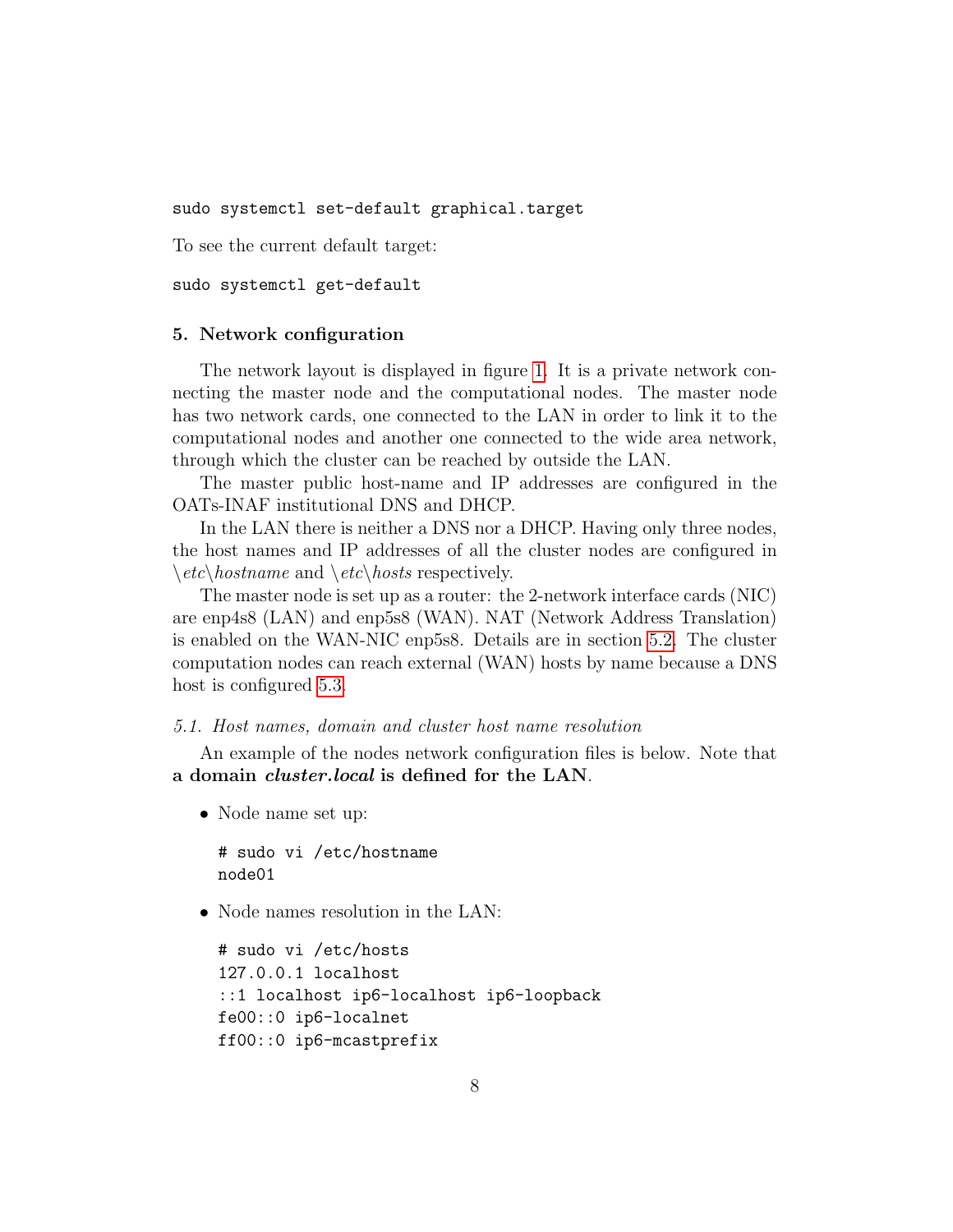ff02::1 ip6-allnodes ff02::2 ip6-allrouters 192.168.0.1 node01 node01.cluster.local 192.168.0.2 node02 node02.cluster.local 192.168.0.254 masternode masternode.cluster.local

#### <span id="page-8-0"></span>5.2. Iptables and NAT configuration on master host

The master host has an Ubuntu 16.04 LTS OS and it has been transformed into a router establishing basic NAT (Network Address Translation) and activating port forwarding. Data of the problem:

```
enp5s8 = Network adapter connected to the Internet (WAN)
enp4s8 = Network adapter connected to the internal network (LAN)
123.234.22.0 = Subnet for enp5s8
192.168.0.0 = Subnet for enp4s8
123.234.22.123 = IP address of enp5s8
192.168.0.254 = IP address of enp4s8
```
NAT configuration:

1. enable IP forwarding: edit /etc/sysctl.conf and uncomment:

# net.ipv4.ip forward=1

so that it reads as follows:

net.ipv4.ip forward=1

2. enable the IP masquerading creating the following iptables rules:

```
$ cat iptables.nat.txt
*nat
:PREROUTING ACCEPT [6:1229]
:FORWARD ACCEPT [0:0]
:OUTPUT ACCEPT [1:1980]
:POSTROUTING ACCEPT [0:0]
-A PREROUTING -j LOG --log-prefix "PREROUTING" --log-level 7
-A POSTROUTING -o enp5s0 -j MASQUERADE
-A POSTROUTING -j LOG --log-prefix "POSTROUTING" --log-level 7
-A OUTPUT -j LOG --log-prefix "NAT_OUTPUT" --log-level 7
-A INPUT -m state --state RELATED,ESTABLISHED -j ACCEPT
```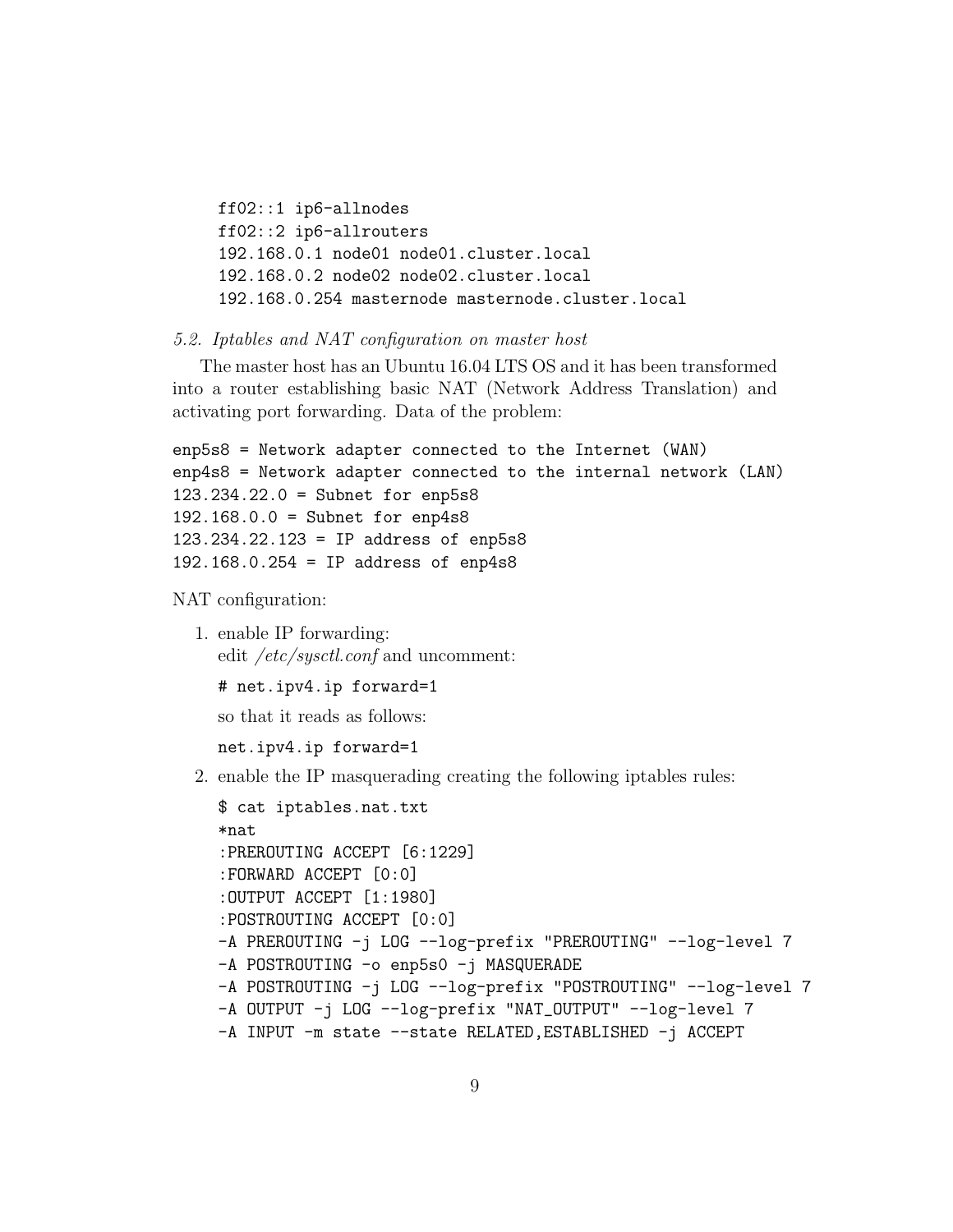```
-A INPUT -p icmp -j ACCEPT
-A INPUT -i lo -j ACCEPT
-A INPUT -s 192.168.0.0/21 -j ACCEPT
-A INPUT -s 123.234.22.0/21 -j ACCEPT
-A INPUT -j REJECT --reject-with icmp-host-prohibited
-A FORWARD -m state --state RELATED,ESTABLISHED -j ACCEPT
-A FORWARD -i enp5s0 -o enp4s0 -m state \setminus\setminus--state RELATED,ESTABLISHED -j ACCEPT
-A FORWARD -i enp4s0 -o enp5s0 -j ACCEPT
-A FORWARD -j REJECT --reject-with icmp-host-prohibited
COMMIT
```
3. Enable these iptables rules:

iptables-restore < iptables.nat.txt /etc/init.d/networking restart

4. Until now, the iptables rules are stored in volatile memory. To make them persistent:

sudo /etc/init.d/iptables-persistent save

To reload the iptables rules:

sudo /etc/init.d/iptables-persistent reload

# <span id="page-9-0"></span>5.3. DNS set on nodes

The cluster computation nodes are able to contact by name whichever computer in the internet (i.e. outside the LAN) because in each of them a DNS is configured. Because the computation nodes are working with X Window Manager disabled (run level 3), we needed to use a textual tool for the network configuration . We chosen nmcli. Steps to set the DNS:

• to obtain active connection name:

nmcli connection show --active

• to list available connections and choose the appropriate

nmcli connection edit

and double tab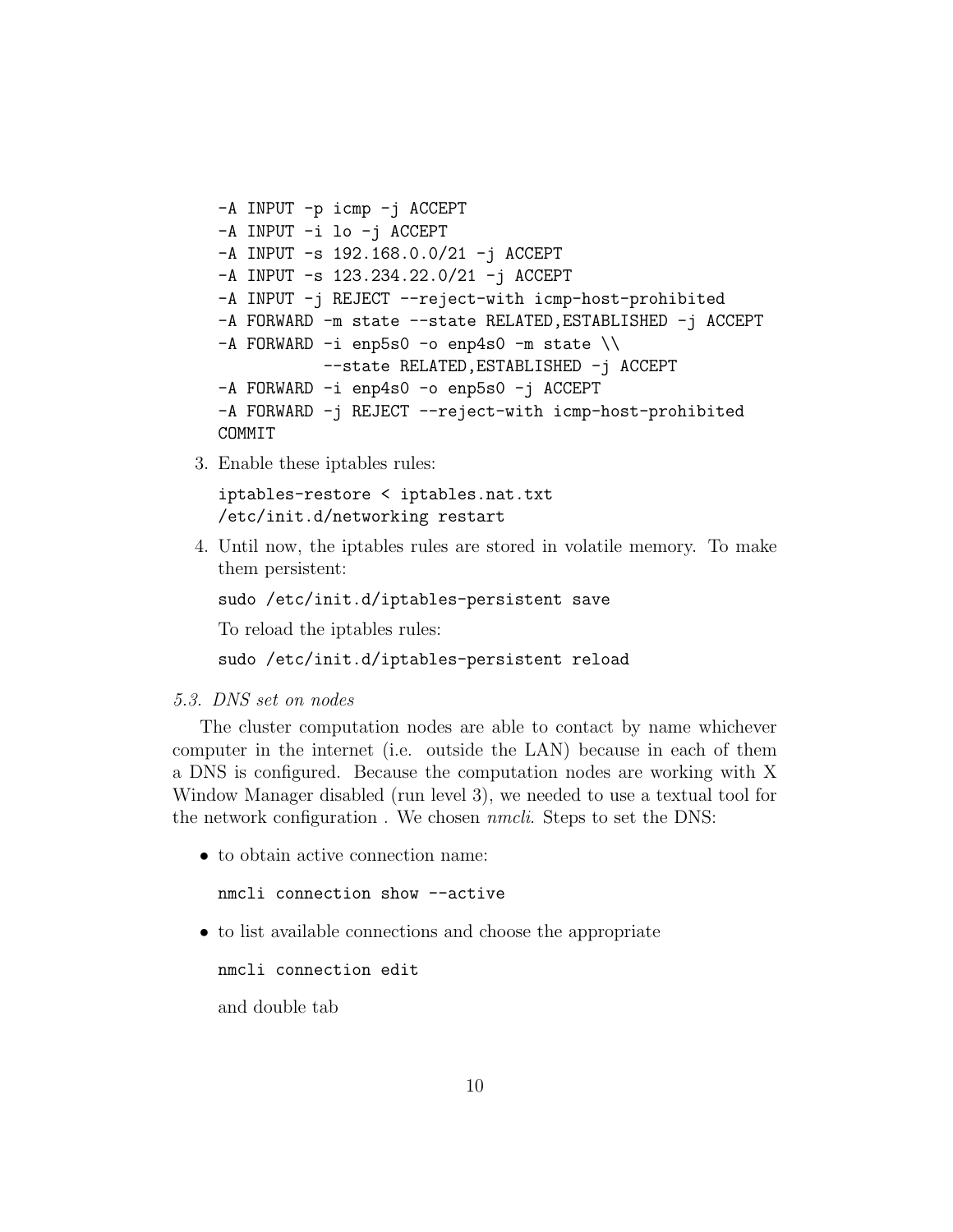• remove eventually existent DNS and set the right DNS (primary and secondary):

```
nmcli> remove ipv4.dns
nmcli> set ipv4.ignore-auto-dns yes
nmcli> set ipv4.dns 123.234.22.XX 123.234.24.X
nmcli> save
nmcli> quit
```
• restart the network connection:

```
nmcli connection down our_connection_name
nmcli connection up our_connection_name
```
# <span id="page-10-0"></span>6. Installation of development and debugging tools optimized for HPC software production

The software development environment has been tailored for HPC software production installing the last version of the GNU  $C++$  compiler, recompiling some libraries where needed, and compiling and installing valgrind for debugging and profiling, PMIx and OpenMPI for MPI.

The software has been uploaded from the GNU repository

ftp://ftp.gnu.org/gnu

The performed steps are enumerated below:

- install autoconf libtool
- building chain:

```
[ 1 ] gmp-6.1.2
            - ./configure --prefix=/usr && \\
                    make -j4 & \lambdamake check && sudo make install
[ 2 ] mpfr-4.0.1
      - ./configure --prefix=/usr &&
                    make -j4 && sudo make install
[ 3 ] mpc-1.1
```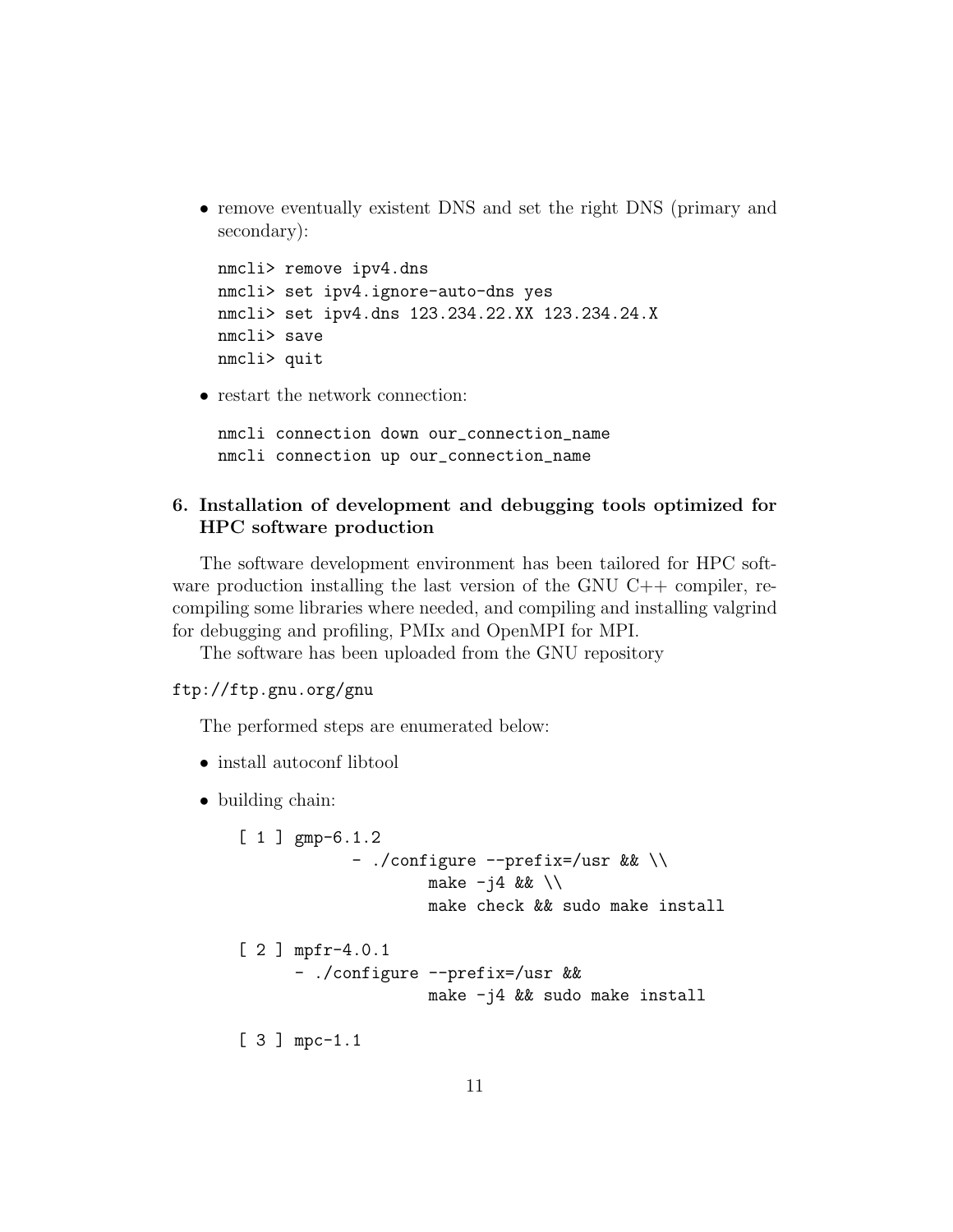```
- ./configure --prefix=/usr && \\
                    make -j4 && sudo make install
[ 4 ] isl-0.18
      - ./configure --prefix=/usr && \\
                    make -j4 && sudo make install
[ 5 ] valgrind
[ 6 ] gcc-7.3.0
     - >>> important:
            CPLUS_INCLUDE_PATH must be undefined before make
                export CPLUS_INCLUDE_PATH=
      - mkdir gcc_build && cd gcc_build \\
            - ../%gcc_src_dir/configure --prefix=/usr \\
            --enable-lto --disable-multilib --enable-threads \\
            --enable-languages=c,c++,lto \\
            --enable-valgrind-annotations --program-suffix=-7 && \\
            make -j4 && sudo make install
      - use update-alternatives to manage the multiple versions
        of the software we have newly installes:
            sudo update-alternatives --install /usr/bin/gcc gcc \\
             /usr/bin/gcc-5 50 --slave /usr/bin/g++ g++ \\
             /usr/bin/g++-5 --slave /usr/bin/gcc-ranlib \setminusgcc-ranlib /usr/bin/gcc-ranlib-5
            sudo update-alternatives --install /usr/bin/gcc gcc \\
             /usr/bin/gcc-7 100 --slave /usr/bin/g++ g++ \\
             \sqrt{\text{usr/bin/g++-7}} --slave \sqrt{\text{usr/bin/gcc-ranlib}}gcc-ranlib /usr/bin/gcc-ranlib-7
[ 7 ] recompile all previous lib
[ 8 ] libevent from libevent.org
      - ./configure --prefix=/usr
[ 8 ] PMIx from https://pmix.org <-- needs libevent
```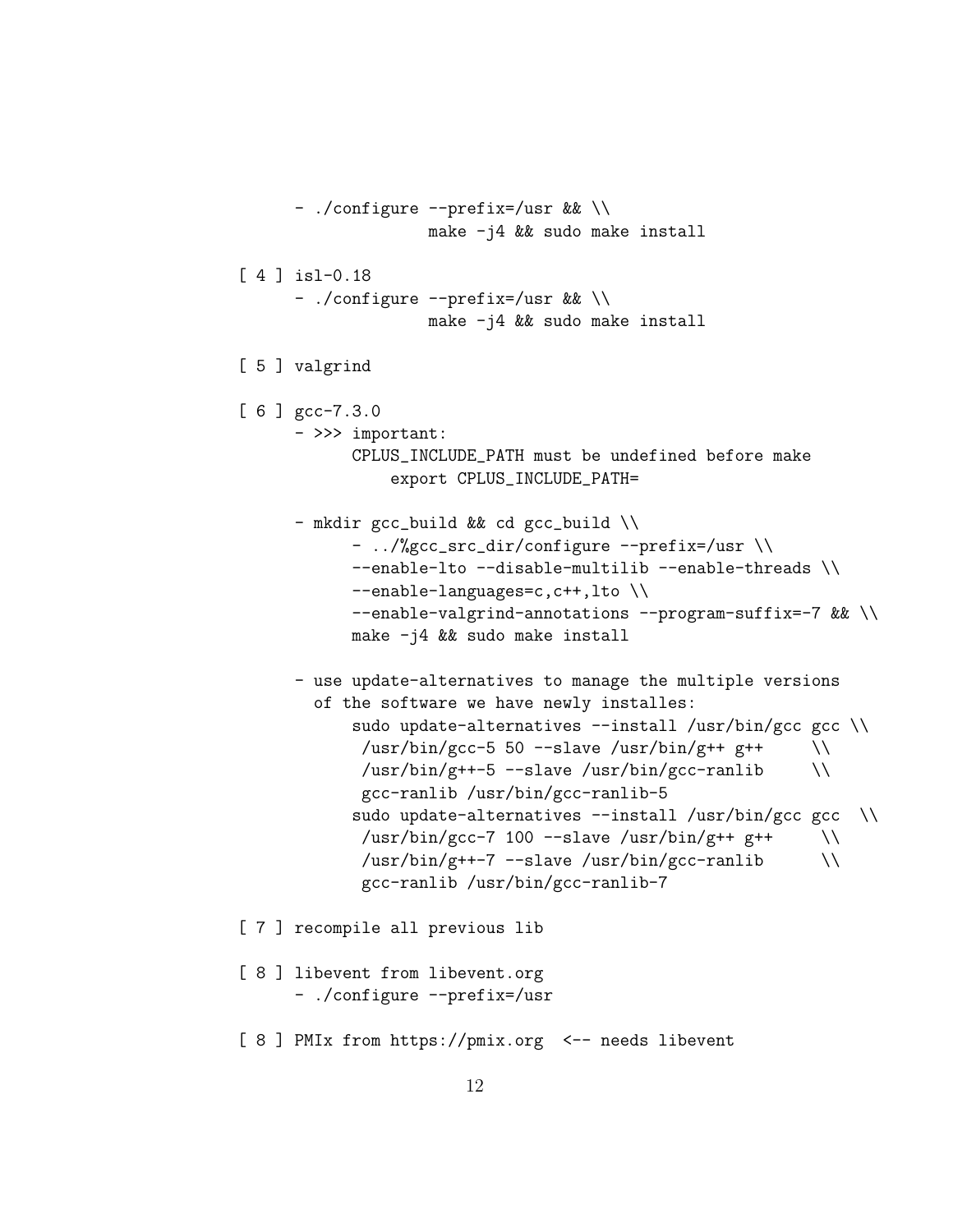```
- pmi-1.2.5 ./configure --prefix=/usr/
     - mpi-2.1.1 ./configure --prefix=/usr
[8] openmpi 3.1 <-- with slurm need pmi-1 + mpi-2
     - ./configure --prefix=/usr --enable-branch-probabilities \\
               --enable-mpi-cxx --disable-mpi-fortran \\
               --enable-cxx-exceptions --with-valgrind \\
               --with-slurm --with-pmi
[ 9 ] recompile valgrind
           - ./configure --prefix=/usr --with-mpicc=mpicc
[10 ] gsl-2.4
           - ./configure --prefix=/usr
[11 ] fftw-3.3.7
     - ./configure --prefix=/usr --enable-generic-simd128 \\
               --enable-fma --disable-fortran --enable-mpi
[12 ] pfft-1.0.8
[13 ] fftw-2.1.5
     - ./configure --prefix=/usr/ --enable-threads \\
               --enable-mpi --disable-fortran
```
# <span id="page-12-0"></span>7. SLURM cluster management software installation and configuration steps

SLURM (Simple Linux Utility for Resource Management) is a free and open-source job scheduler for Linux and Unix-like kernels, used by many of the world's supercomputers and computer clusters. It provides three key functions: it allocates access to resources (compute nodes) to users for some duration of time so they can perform work; it provides a framework for starting, executing, and monitoring work (typically a parallel job such as MPI) on a set of allocated nodes; it arbitrates contention for resources by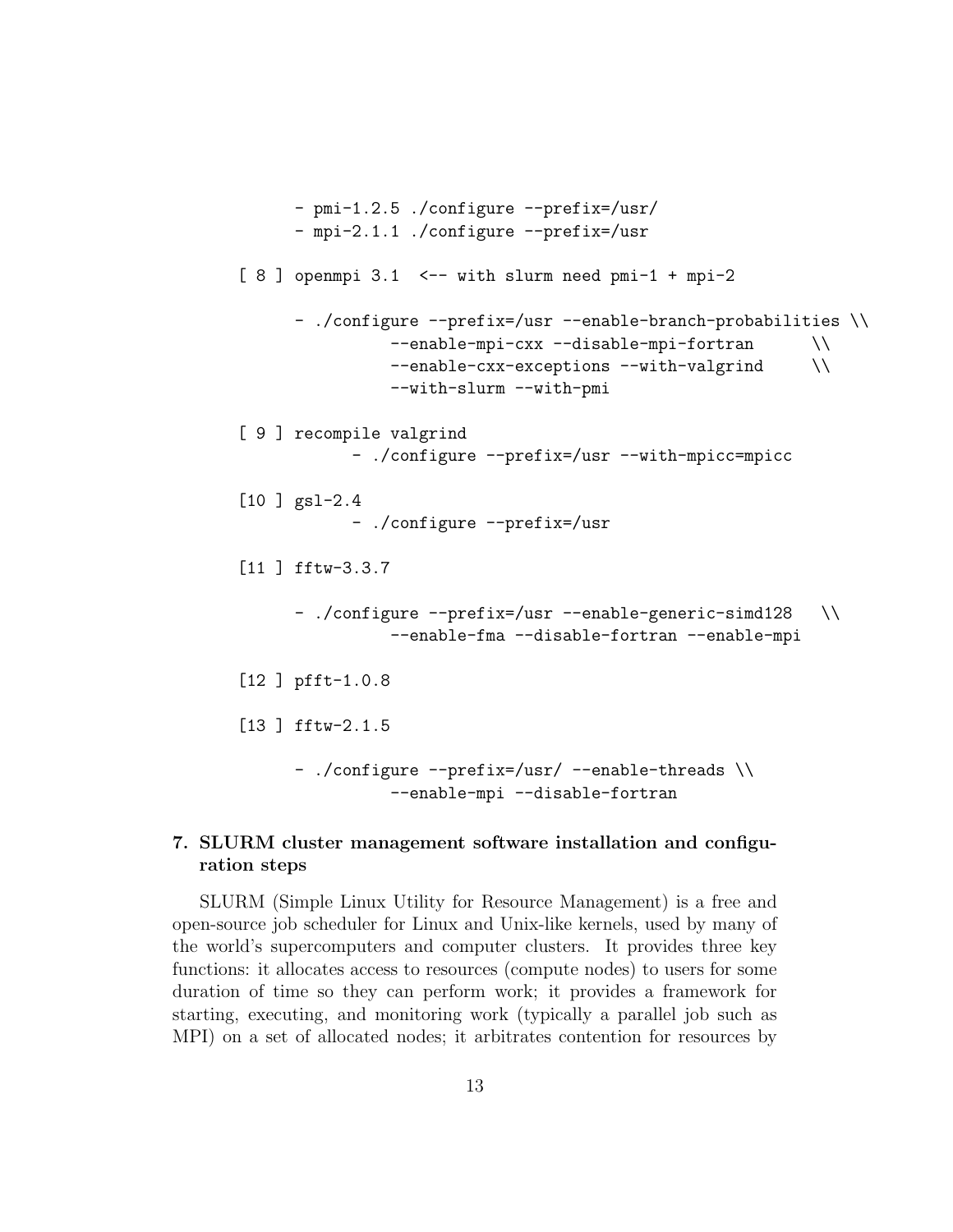managing a queue of pending jobs.

We choosed SLURM because it is an open source code, so it does not require a license fee and, in case of need, it can be customized. The customization can be done adding code without changing the entire source code, thanks to its modular architecture. Moreover, SLURM is suitable for high computing systems because it can handle thousands of jobs at one time and it is widely used to run parallel MPI jobs, which is our use case.

Below it is a description of steps and commands we performed to install the SLURM cluster.

7.1. Clock synchronization

Clock on all cluster machines must be syncronized because out-ofsync time can cause errors, data corruption, and other hard to debug issues.

Ubuntu 16.04 has time synchronization built in and activated by default using systemd's timesyncd service. For first the time on all nodes can be find and verified with the most basic command "date". The output is on the form:

# Tue Jul 31 17:57:24 CEST 2018

If the time zone is not aligned, it can be changed in this way:

• list the available time zones:

```
timedatectl list-timezones
```
• change the zone, for example to Rome time:

sudo timedatectl set-timezone Europe/Rome

The status of timesyncd and so the time and date synchronization, can be checked running "timedatectl" with no arguments. It is not need to use "sudo" in this case:

## timedatectl

If the answer contains a row like:

NTP enabled: yes NTP synchronized: yes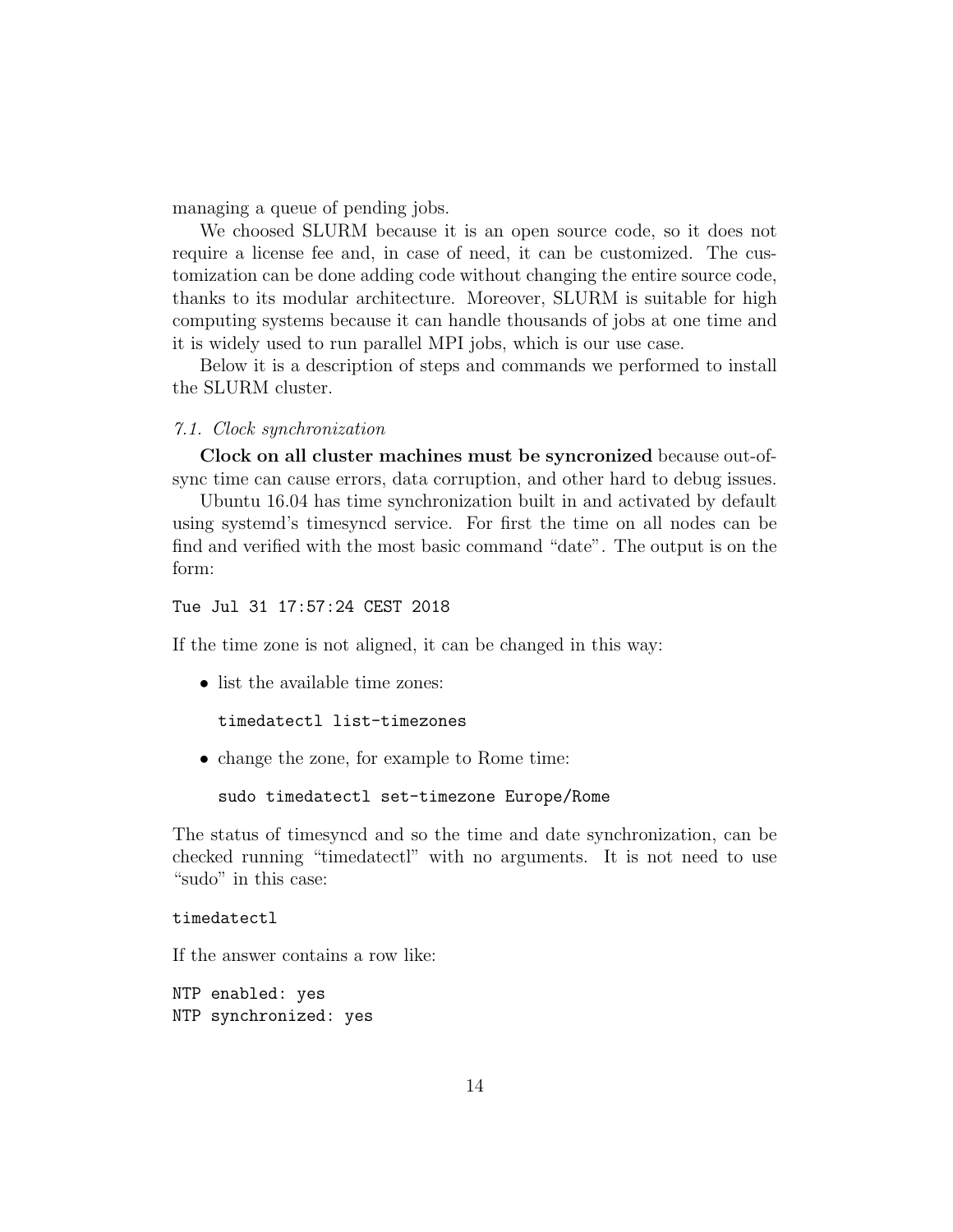then timesyncd is active and time and date must be synchronized, else, if timesyncd is not enabled, it can be turn on with t"imedatectl":

## sudo timedatectl set-ntp on

At the end it can be run "timedatectl" to confirm the network time status. It may take a minute for the actual sync to happen.

## 7.2. NFS mounted shared storage areas

The correct run of the HPC cluster requires to share users home directories and a common storage area where to put software to be run and jobs input and output. We chosen to share these spaces as NFS mounted direc-tories<sup>[1](#page-14-0)</sup>. The space will be allocated on the master host and mounted on the computation nodes. Performed steps below.

- 1. Needed packages installation:
	- on master host (used as NFS server): sudo apt-get install nfs-kernel-server
	- on computational nodes (NFS clients):

sudo apt-get install nfs-common

• start the NFS service:

sudo systemctl start nfs-kernel-server

2. Creation of directories to share, both on master and computation nodes, and assignment of right permissions and ownership. A sharing group must be created on all nodes and all submitting users must belongs to it. We created a group with the name of the project: "exanest". Steps:

mkdir \data # user's common storage area  $mkdir \ u$  # users home sudo groupadd -g 1333 exanest chown root:exanest \data

<span id="page-14-0"></span><sup>&</sup>lt;sup>1</sup>The shared directories are not a problem in a so small cluster, but they could being a problem growing the size of the cluster or also depending on jobs data needs because of network traffic. In these cases, a separate storage node could be considered, which would distribute the NFS load. If the jobs run horribly when they span nodes (e.g. MPI jobs) it may need a faster, lower latency interconnect like Infiniband or 10Gb Ethernet. In our case this solution is not workable because the firfly-RK3399 1Gb network connection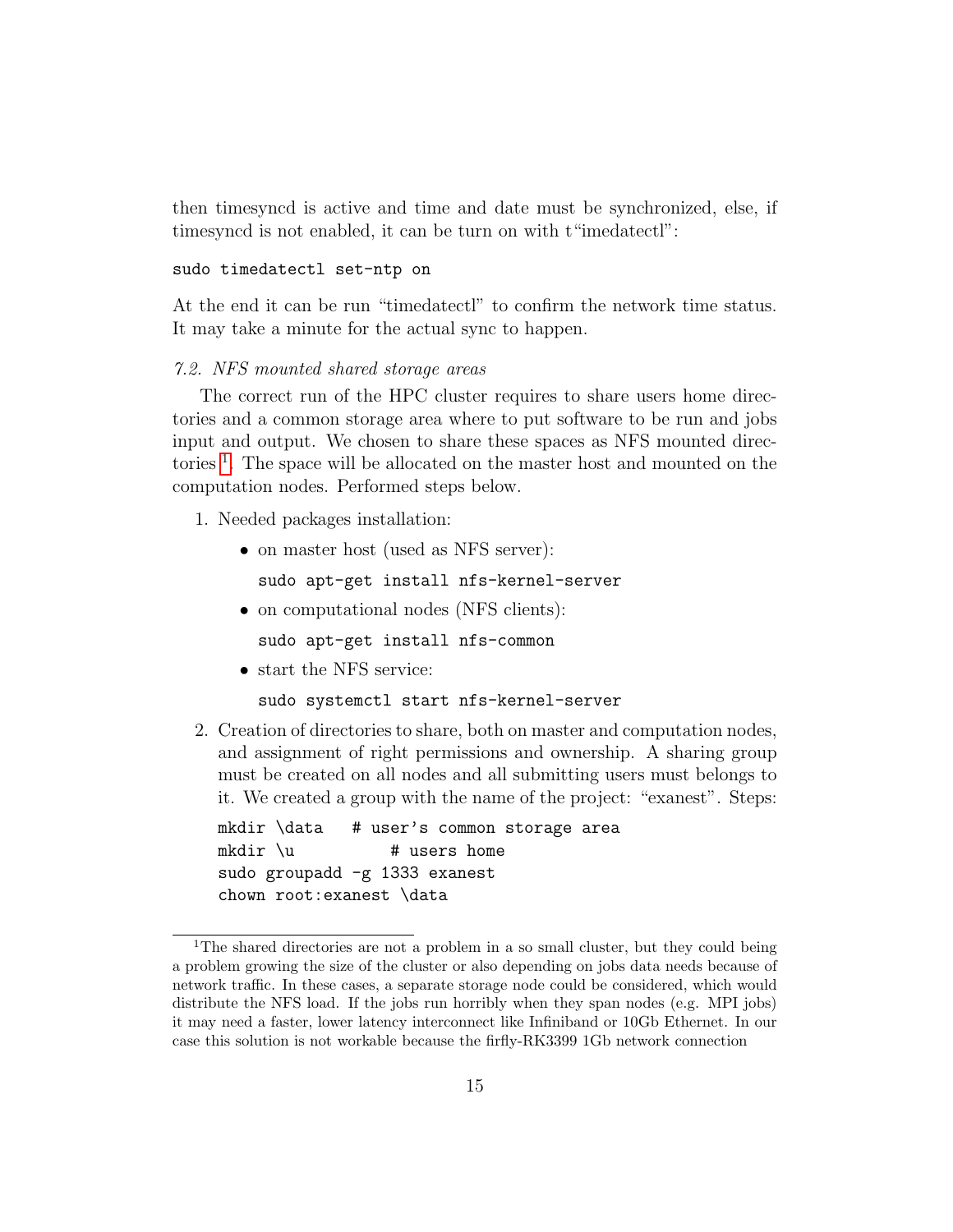```
chown root:exanest \u
chmod 775 \data \u
```
- 3. Server configuration to export the two directories to all the nodes in the private network:
	- edit the file  $\et{etc}$ *exports*:

```
/data 192.168.0.*(rw,sync,no_subtree_check)
/u 192.168.0.*(rw,sync,no_root_squash,no_subtree_check)
```
- export the directories running the command "exportfs -ra"
- 4. Computation nodes configuration to mount the shared directories:
	- $\setminus etc\setminus fstab$  modification to ensure the shared directories automount at boot time:

```
$ cat /etc/fstab
192.168.0.254:/data /data nfs \\
       auto,nofail,noatime,nolock,intr,tcp,actimeo=1800 0 0
192.168.0.254:/u /u nfs \\
       auto,nofail,noatime,nolock,intr,tcp,actimeo=1800 0 0
```
• mount the shared directories running the command "mount -a"

## 7.3. Synchronized users and groups creation

The SLURM operational users UIDs and groups GIDs must be synchronized across the cluster. They are "slurm" with "slurm" group and "munge" with group "munge". To obtain this result, these users could be created on the master and then on all nodes maintaining coherent UIDs and GIDs. This must be done prior to install RPMs which, if these users don't exist, would create them with random UID/GID pairs.

Example for the users/groups creation for slurm and munge:

```
sudo groupadd -g 134 munge
sudo useradd -m -c "MUNGE Uid '127' " -d /var/lib/munge \\
              -u 127 -g munge -s /sbin/nologin munge
sudo groupadd -g 64030 slurm
sudo useradd -m -c "Slurm workload manager" -d /var/lib/slurm \\
              -u 51030 -g slurm -s /bin/bash slurm
```
The submission users must be created both in the OS of each cluster node and in a SLURM group of users. A submission user "rossimario", for example,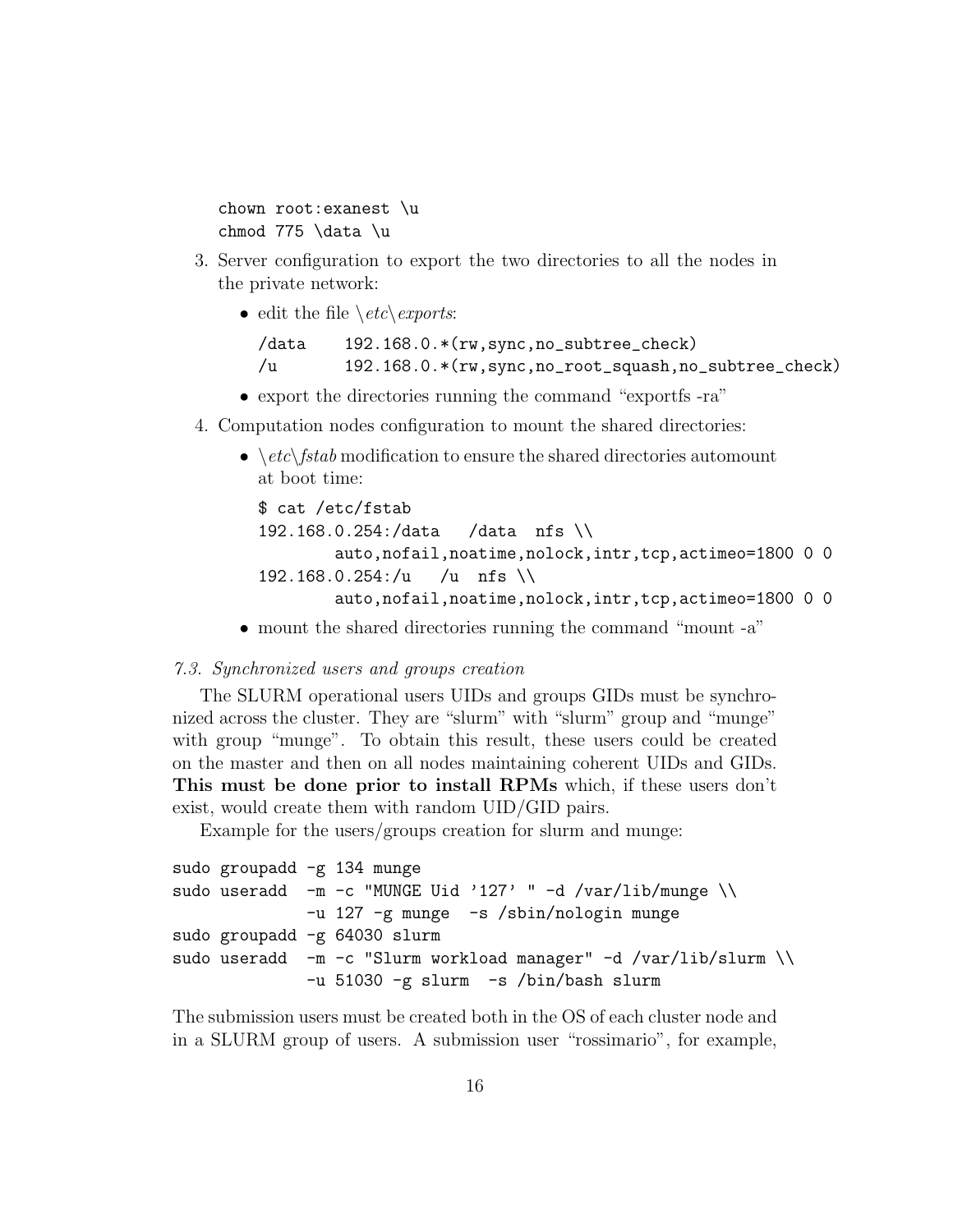can be created as member of the already created group "exanest" in the Operating System of all the nodes:

```
sudo useradd -m -c "Submitter user" -d /u/rossimario \ \ \ \ \ \-u 51031 -g exanest -s /bin/bash slurm
```
The same user must be created in the SLURM cluster in the same group. This SLURM specific configuration is described in section [7.8.](#page-21-0)

#### 7.4. Install and test munge on all nodes

MUNGE[\[1\]](#page-24-0) is an authentication service for creating and validating credentials. It is designed to be highly scalable for use in an HPC cluster environment. It allows a process to authenticate the UID and GID of another local or remote process within a group of hosts having common users and groups. These hosts form a security realm that is defined by a shared cryptographic key. Clients within this security realm can create and validate credentials without the use of root privileges, reserved ports, or platformspecific methods.

We installed MUNGE for authentication. Steps:

1. Installation of needed packages

\$ sudo apt-get install libmunge-dev libmunge2 munge

2. All nodes in the cluster must have the same munge.key. MUNGE key distribution means to copy the munge.key file from master to nodes and to set the correct ownership and permissions.

```
$ sudo scp /etc/munge/munge.key firefly@node01:/etc/munge/
sudo chown munge: /etc/munge/munge.key
sudo chmod 400 /etc/munge/munge.key
```
3. The right permissions of MUNGE interested files:

| /etc/munge/     | 0700 |
|-----------------|------|
| /var/lib/munge/ | 0711 |
| /var/log/munge/ | 0700 |
| /var/run/munge/ | 0755 |

4. To enable and start the Munge daemon before to start the SLURM daemons

\$ sudo systemctl enable munge

\$ sudo systemctl start munge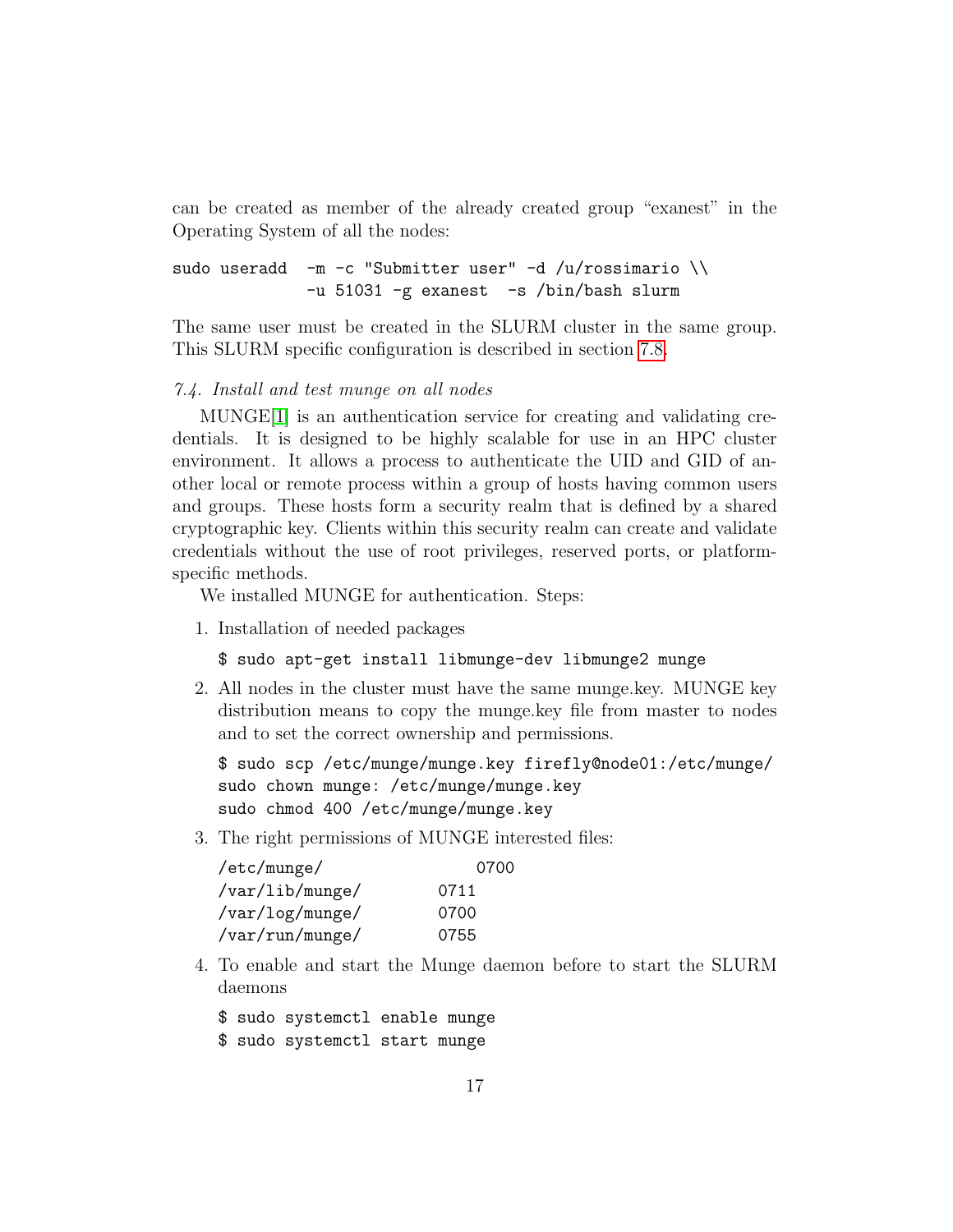Verify that MUNGE is correctly running doing: munge -n | unmunge | grep STATUS Expected output: STATUS: Success (0)

7.5. Installation and configuration of the accounting service

Slurm can be configured to collect accounting information for every job and job step executed. Accounting records can be written to a simple text file or a database. Information is available about both currently executing jobs and already terminated jobs. There are three distinct plugin types associated with resource accounting and they can be configured in "slurm.conf".

7.5.1. Mysql database installation and configuration for record accounting Installation, enable service at boot time and start of the service:

```
$ apt-get install mariadb-server
$ systemctl enable mysql
$ systemctl start mysql
```
To secure the database installation, run the following command and answer to the posed questions:

## sudo mysql\_secure\_installation

Accounting database configuration:

```
$ mysql -u root
mysql > create database slurm_acct_db;
mysql > create user 'slurm'@'localhost';
mysql > CREATE USER 'slurm'@'node01.oats.inaf.it' IDENTIFIED BY 'XXX';
mysql > CREATE USER 'slurm'@'node02.oats.inaf.it' IDENTIFIED BY 'XXX';
mysql > set password for 'slurm'@'localhost' = password('XXX');
mysql > grant usage on *.* to 'slurm'@'localhost';
mysql > GRANT ALL ON slurm_acct_db.* TO 'slurm'@'node01.oats.inaf.it';
mysql > GRANT ALL ON slurm_acct_db.* TO 'slurm'@'node02.oats.inaf.it';
mysql > grant all privileges on slurm_acct_db.* to 'slurm'@'localhost';
mysql > flush privileges;
mysql > exit
```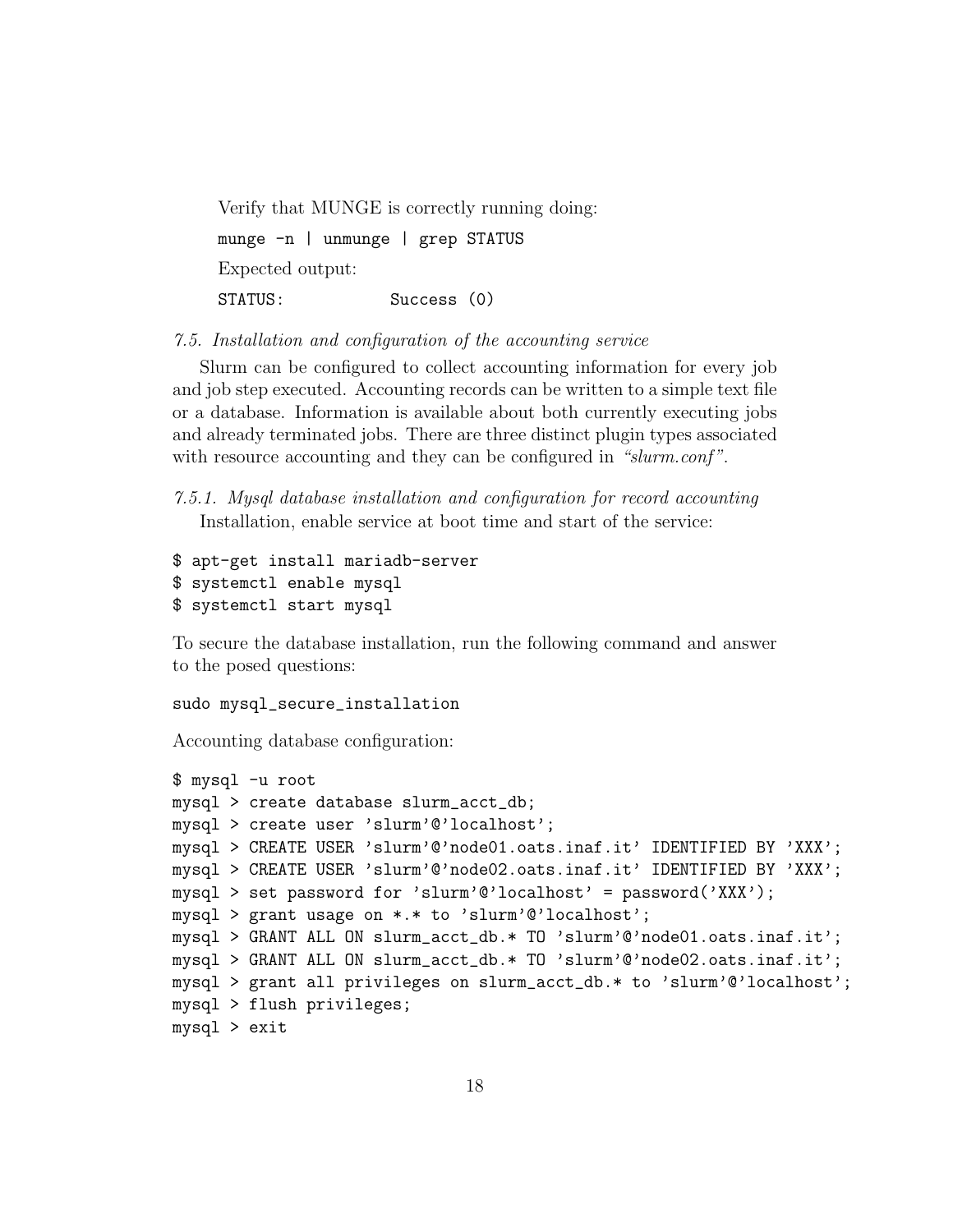7.5.2. slurmdbd accounting service installation and configuration on master node

Installation, enable service at boot time and start of the service:

\$ sudo apt-get install slurmdbd \$ sudo systemctl enable slurmdbd \$ sudo systemctl start slurmdbd

slurmdb configuration file example:

```
$ cat /etc/slurm-llnl/slurmdbd.conf
AuthType=auth/munge
#AuthInfo=/var/run/munge/munge.socket.2
DbdHost=localhost
DebugLevel=4
#DbdBackupHost=localhost
StorageHost=localhost
StorageLoc=slurm_acct_db
StorageUser=slurm
StoragePass=XXX
StorageType=accounting_storage/mysql
#StorageUser=slurm
LogFile=/var/log/slurm-llnl/slurmdbd.log
PidFile=/var/run/slurm-llnl/slurmdbd.pid
SlurmUser=slurm
#ArchiveEvents=yes
#ArchiveJobs=yes
#ArchiveResv=yes
#ArchiveSteps=no
#ArchiveSuspend=no
\begin{Verbatim}
```
## 7.6. Install and configure SLURM on the master node

SLURM is included in the Ubuntu distribution, so the needed packages can be installed without configuring auxiliary packages.

1. Needed packages: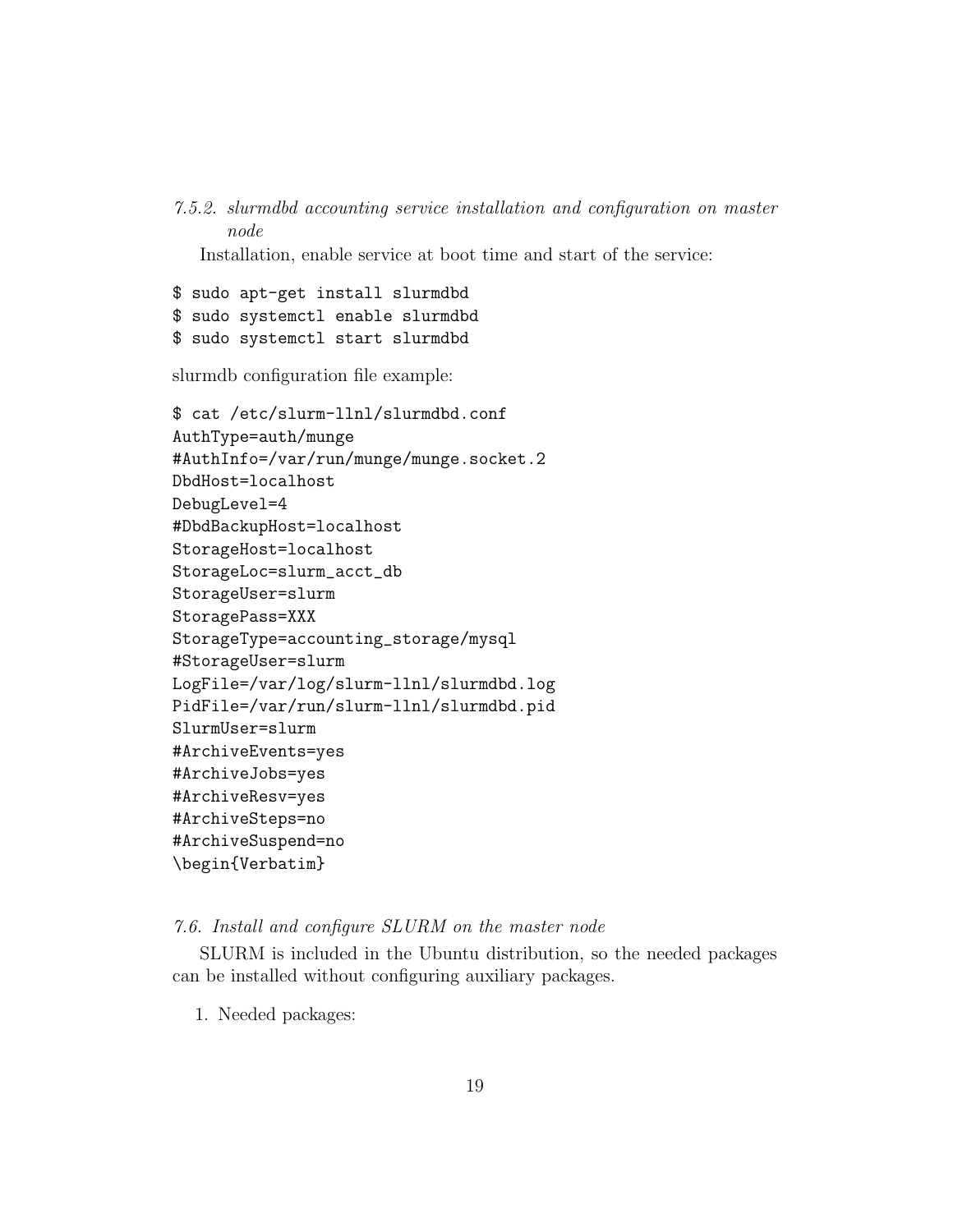```
slurm-client SLURM client side commands
slurm-wlm Simple Linux Utility for Resource Management
slurm-wlm-basic-plugins SLURM basic plugins
slurmctld SLURM central management daemon
```
Installation:

```
$ sudo apt-get install slurmctld
$ sudo apt-get install slurm-wlm slurm-wlm-basic-plugins
$ sudo apt-get install slurm-client
```
2. Creation of the SLURM spool and log directories and set of suitable ownerships and permissions:

```
$ mkdir /var/spool/slurm
$ chown -R slurm:slurm /var/spool/slurm
$ mkdir /var/log/slurm
$ chown -R slurm:slurm /var/log/slurm
$ mkdir /var/run/slurm
$ chown slurm:slurm /var/run/slurm
```
3. Creation of the SLURM configuration file. The file can be created customizing the default included in the distribution or exploiting the configurator form provided in the distribution, in our case

/usr/share/doc/slurmctld/slurm-wlm-configurator.easy.html

or exploiting the on-line available form:

https://slurm.schedmd.com/configurator.easy.html

an example of the file, with very few customization, but working, is in [Appendix A](#page-22-0)

4. Creation of the startup script:

```
$ cat /lib/systemd/system/slurmctld.service
[Unit]
Description=Slurm controller daemon
After=network.target
ConditionPathExists=/etc/slurm/slurm.conf
[Service]
Type=forking
EnvironmentFile=/etc/default/slurmctld
ExecStart=/usr/sbin/slurmctld $SLURMCTLD_OPTIONS
```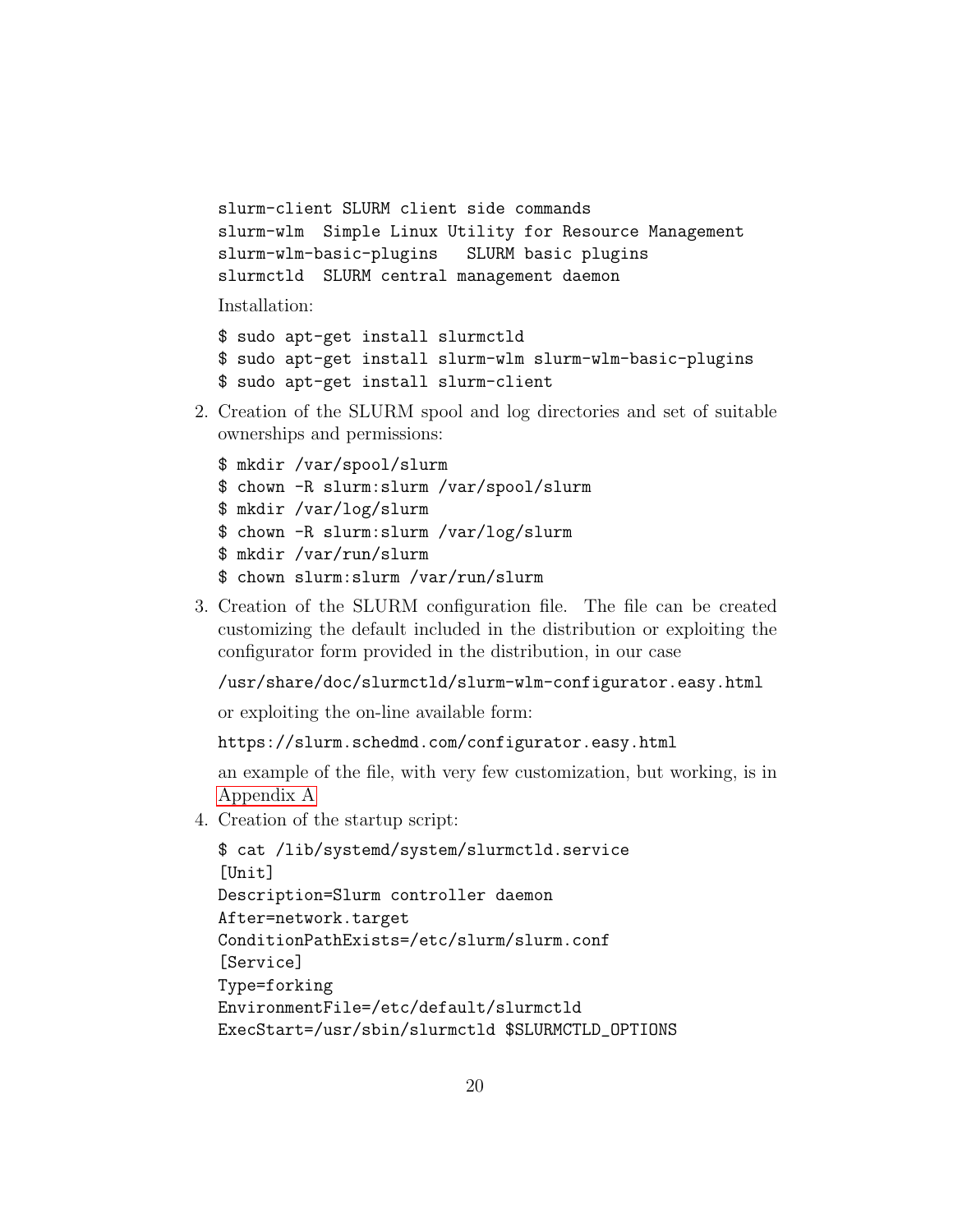PIDFile=/var/run/slurm-llnl/slurmctld.pid [Install] WantedBy=multi-user.target

Attention must be payed in being coherent in the "PIDFile" variable content in "\lib\systemd\system\slurmctld.service" file and "SlurmctldPidFile" variable content in "\etc\slurm.conf" file because, if they are not the same, the startup script does not work, giving a not clear error.

5. Enable the start of the service at boot time and start it:

```
$ sudo systemctl enable slurmctld
$ sudo systemctl enable slurmctld
```
- 7.7. Install SLURM and associated components on a compute node
	- 1. Needed packages:

```
slurm-client SLURM client side commands
slurm-wlm Simple Linux Utility for Resource Management
slurm-wlm-basic-plugins SLURM basic plugins
slurmd SLURM compute node daemon
\begin{enumerate}
```
Installation:

```
$ sudo apt-get install slurm-client
$ sudo apt-get install slurm-wlm slurm-wlm-basic-plugins
$ sudo apt-get install slurmd
```
2. Creation of the SLURM spool and log directories and set of suitable ownerships and permissions:

```
$ mkdir /var/spool/slurm
$ chown -R slurm:slurm /var/spool/slurm
$ mkdir /var/log/slurm
$ chown -R slurm:slurm /var/log/slurm
$ mkdir /var/run/slurm
$ chown slurm:slurm /var/run/slurm
```
3. The SLURM configuration file "\etc\slurm.conf" must be exactly the same in all the nodes of the cluster. It can be distributed scripting an "scp" operation or NFS mounting the directory containing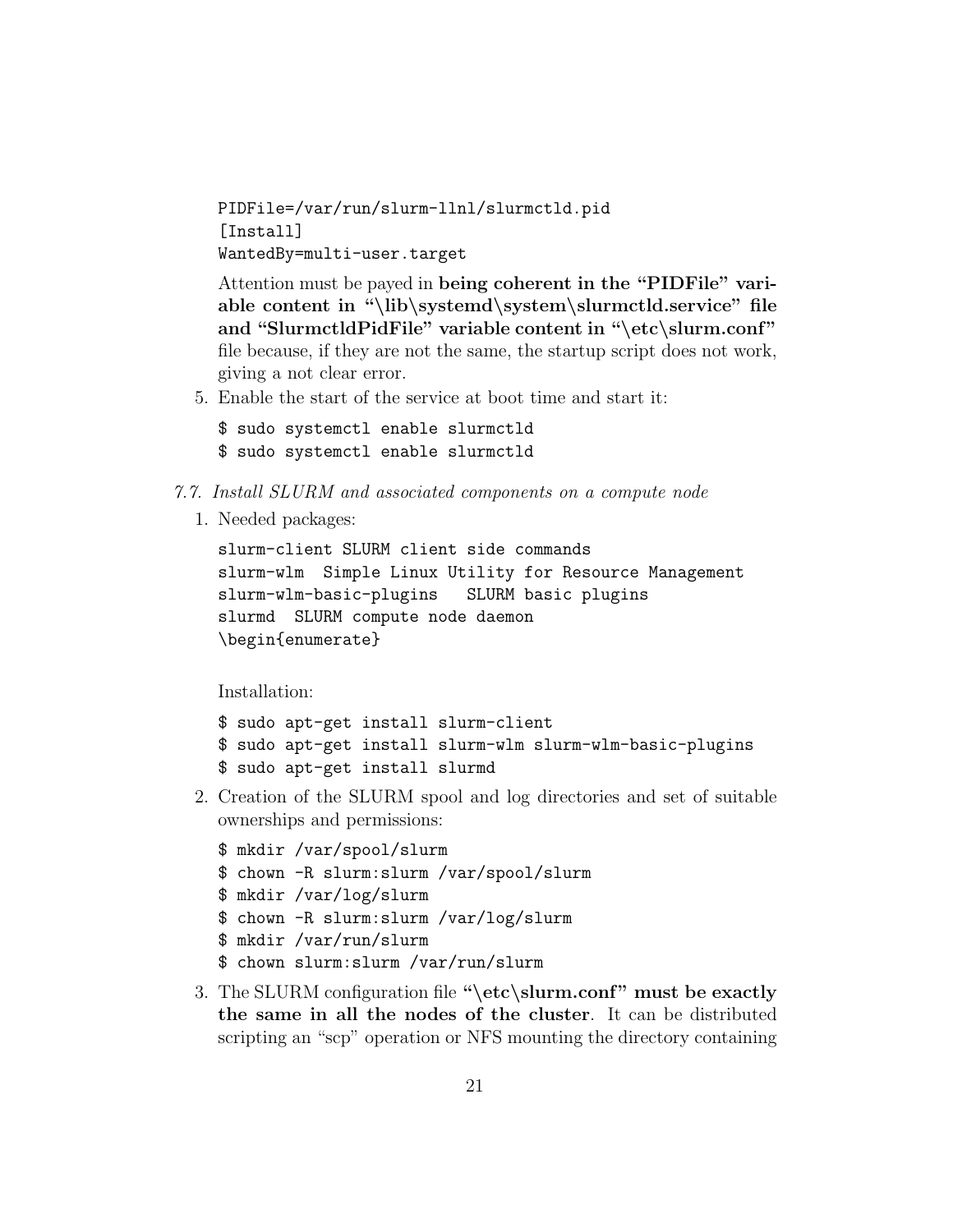it. This second option can be useful for all the SLURM installation directory, so the software and configuration items are the same for all the nodes and there are not synchronizations issues. This way, however, could raise up the load and the network traffic. In a bigger cluster, a stand alone NFS server could be a partial solution of this problem.

4. Creation of the startup script:

```
$ cat /lib/systemd/system/slurmd.service
[Unit]
Description=Slurm node daemon
After=network.target
ConditionPathExists=/etc/slurm-llnl/slurm.conf
[Service]
Type=forking
EnvironmentFile=/etc/default/slurmd
ExecStart=/usr/sbin/slurmd $SLURMD_OPTIONS
PIDFile=/var/run/slurm-llnl/slurmd.pid
[Install]
WantedBy=multi-user.target
```
Attention must be payed in being coherent in the content of "PID-File" variable content in "/lib/systemd/system/slurmd.service" file and "SlurmdPidFile" variable content in "/etc/slurm.conf" because if they are not the same, the startup script does not work, giving a not clear error.

5. Enable the start of the service at boot time and start it:

```
$ sudo systemctl enable slurmd
$ sudo systemctl enable slurmd
```
<span id="page-21-0"></span>7.8. Create initial slurm cluster, account, and user in the accounting database

At this point we are ready to create our cluster (the name is already configured in "slurm.conf" as "ClusterName=mycluster" registering it in the accounting system:

#### sacctmgr add cluster mycluster

Then we add a SLURM account, corresponding to the already existing OS group "exanest":

sudo sacctmgr add account exanest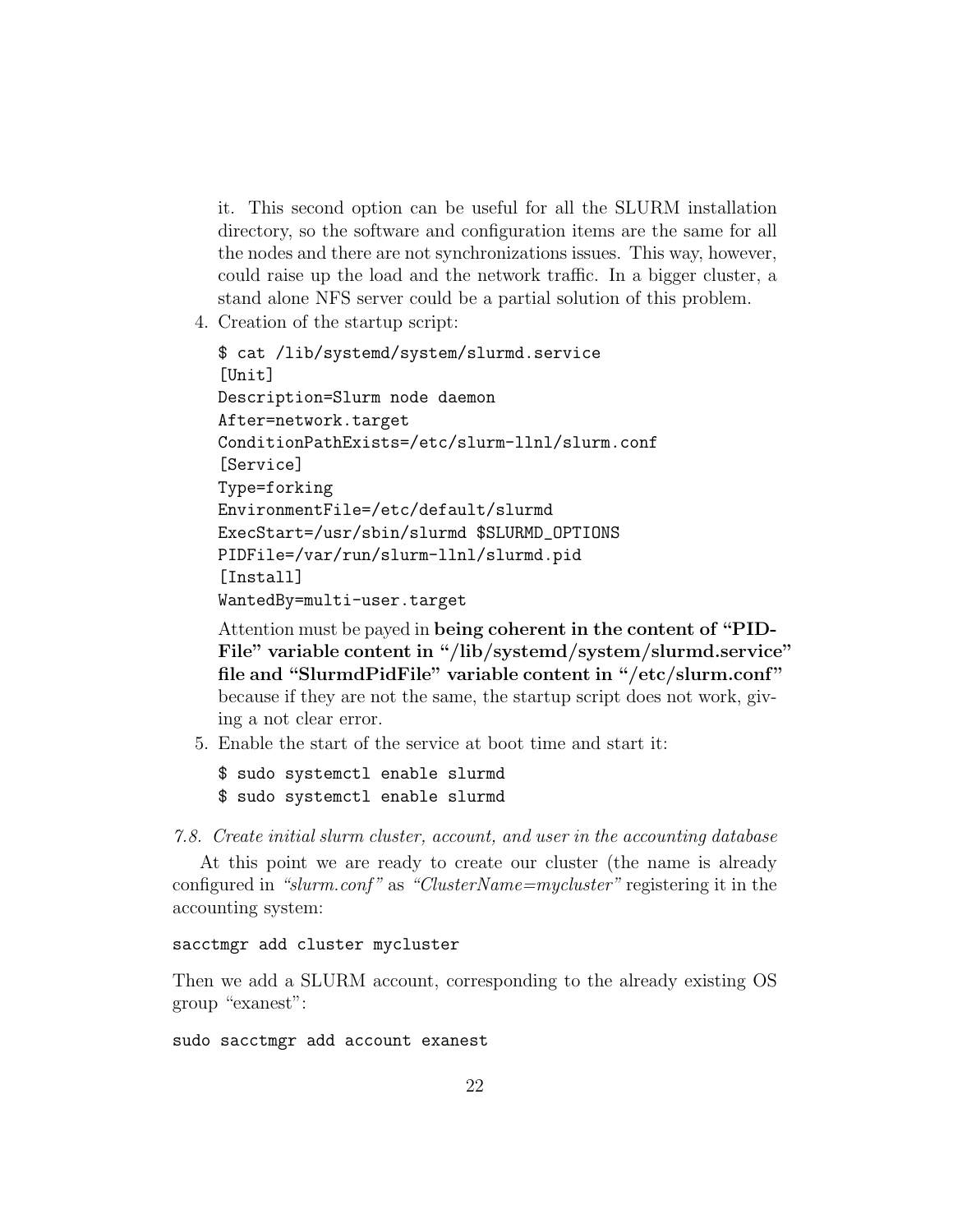and, at the end, we add our user, able to submit to SLURM, and belonging to the newly created group:

## sudo sacctmgr add user rossimario defaultaccount=exanest

At this point, we can verify the configuration with the following commands:

```
sudo sacctmgr show cluster
sudo sacctmgr show user
```
## <span id="page-22-0"></span>Appendix A. slurm.conf file example

```
$ cat /etc/slurm-llnl/slurm.conf
ClusterName=mycluster
ControlMachine=masternode
ControlAddr=192.168.0.254
BackupController=masternode
BackupAddr=192.168.0.254
#
SlurmUser=slurm
#SlurmdUser=root
SlurmctldPort=6817
SlurmdPort=6818
AuthType=auth/munge
#JobCredentialPrivateKey=
#JobCredentialPublicCertificate=
StateSaveLocation=/var/spool/slurm/ctld
SlurmdSpoolDir=/var/spool/slurm/d
SwitchType=switch/none
#MpiDefault=none
MpiDefault=openmpi
SlurmctldPidFile=/var/run/slurm-llnl/slurmctld.pid
SlurmdPidFile=/var/run/slurm-llnl/slurmd.pid
ProctrackType=proctrack/pgid
#PluginDir=
#FirstJobId=
ReturnToService=0
#MaxJobCount=
#PlugStackConfig=
```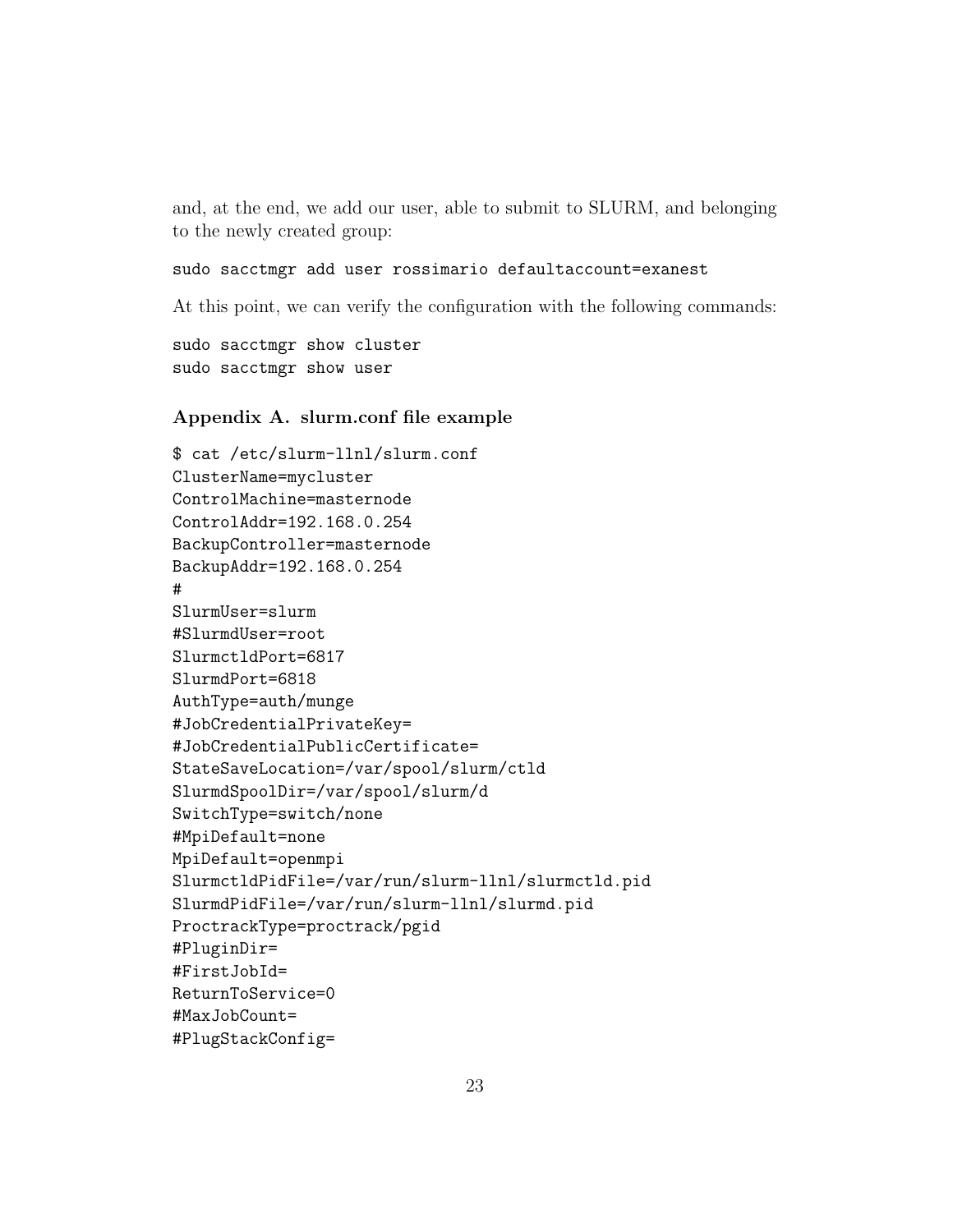```
#PropagatePrioProcess=
#PropagateResourceLimits=
#PropagateResourceLimitsExcept=
#Prolog=
#Epilog=
#SrunProlog=
#SrunEpilog=
#TaskProlog=
#TaskEpilog=
#Using memory cgroups to restrict jobs to allocated memory
#resources requires setting kernel parameters
#
#$ vi /etc/default/grub
#GRUB_CMDLINE_LINUX="cgroup_enable=memory swapaccount=1"
#$ update-grub
#$ reboot
#TaskPlugin=task/cgroup
#TrackWCKey=no
#TreeWidth=50
#TmpFS=
#UsePAM=
#
# TIMERS
SlurmctldTimeout=300
SlurmdTimeout=300
InactiveLimit=0
MinJobAge=300
KillWait=30
Waittime=0
#
# SCHEDULING
SchedulerType=sched/backfill
#SchedulerAuth=
#SelectType=select/linear
#FastSchedule=1
#PriorityType=priority/multifactor
#PriorityDecayHalfLife=14-0
#PriorityUsageResetPeriod=14-0
```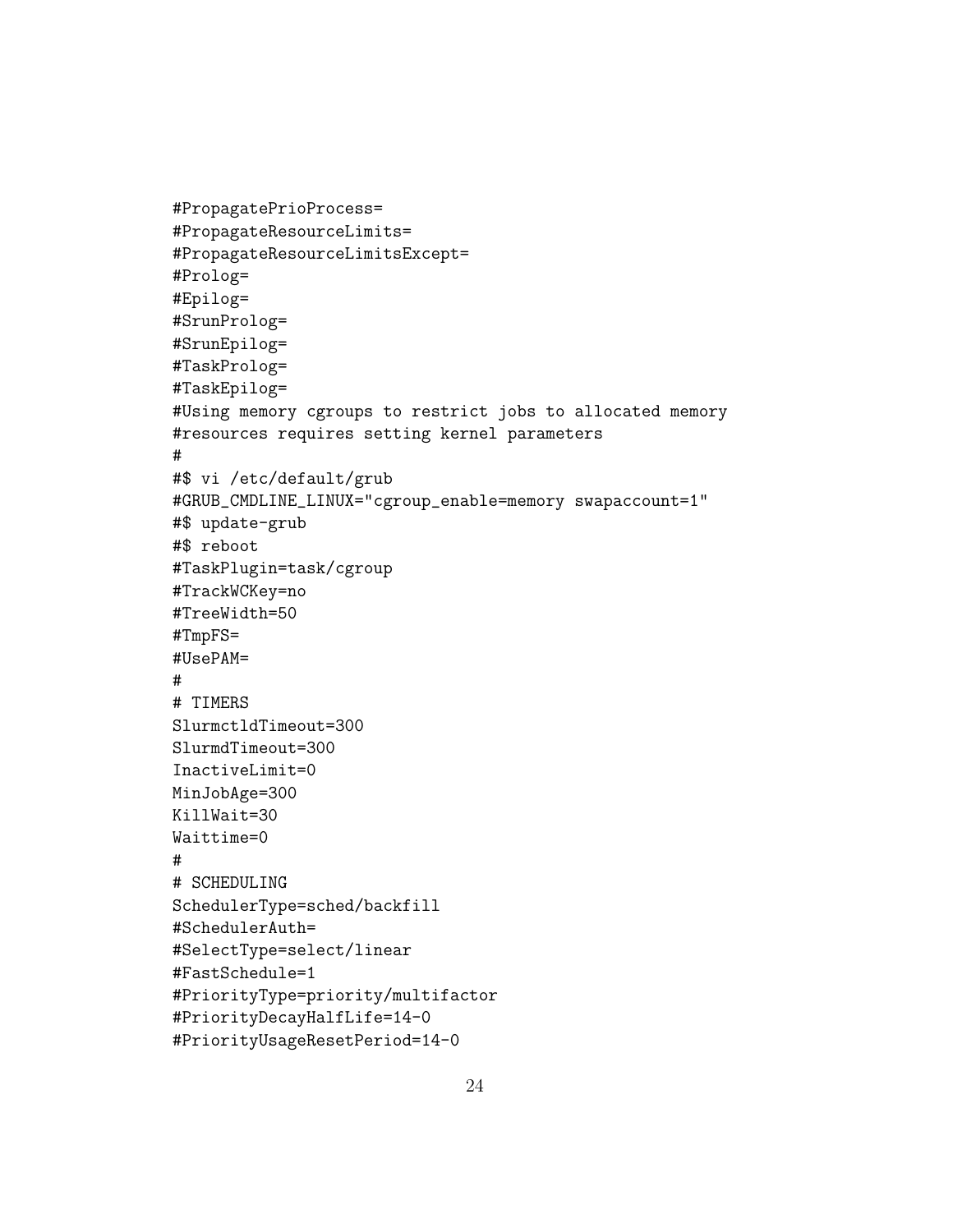```
#PriorityWeightFairshare=100000
#PriorityWeightAge=1000
#PriorityWeightPartition=10000
#PriorityWeightJobSize=1000
#PriorityMaxAge=1-0
#
# LOGGING
SlurmctldDebug=3
SlurmctldLogFile=/var/log/slurm/slurmctld.log
SlurmdDebug=3
SlurmdLogFile=/var/log/slurm/slurmd.log
# Job completion information is not maintained:
JobCompType=jobcomp/none
#JobCompLoc=
#
# ACCOUNTING
#JobAcctGatherType=jobacct_gather/linux
#JobAcctGatherFrequency=30
#
AccountingStorageType=accounting_storage/mysql
AccountingStorageHost=localhost
#AccountingStorageLoc=
AccountingStoragePass=XXXXXXXXX
AccountingStorageUser=slurm
#
# COMPUTE NODES
NodeName=node01 NodeAddr=192.168.0.1 CPUs=6 RealMemory=3811 \\
Sockets=2 CoresPerSocket=3 ThreadsPerCore=1 State=UNKNOWN
NodeName=node02 NodeAddr=192.168.0.2 CPUs=6 RealMemory=3811 \\
Sockets=2 CoresPerSocket=3 ThreadsPerCore=1 State=UNKNOWN
PartitionName=debug Nodes=ALL Default=YES MaxTime=UNLIMITED State=UP
```
# References

<span id="page-24-0"></span>[1] Munge. URL <https://dun.github.io/munge/>. [Last online accessed 31-July-2018].